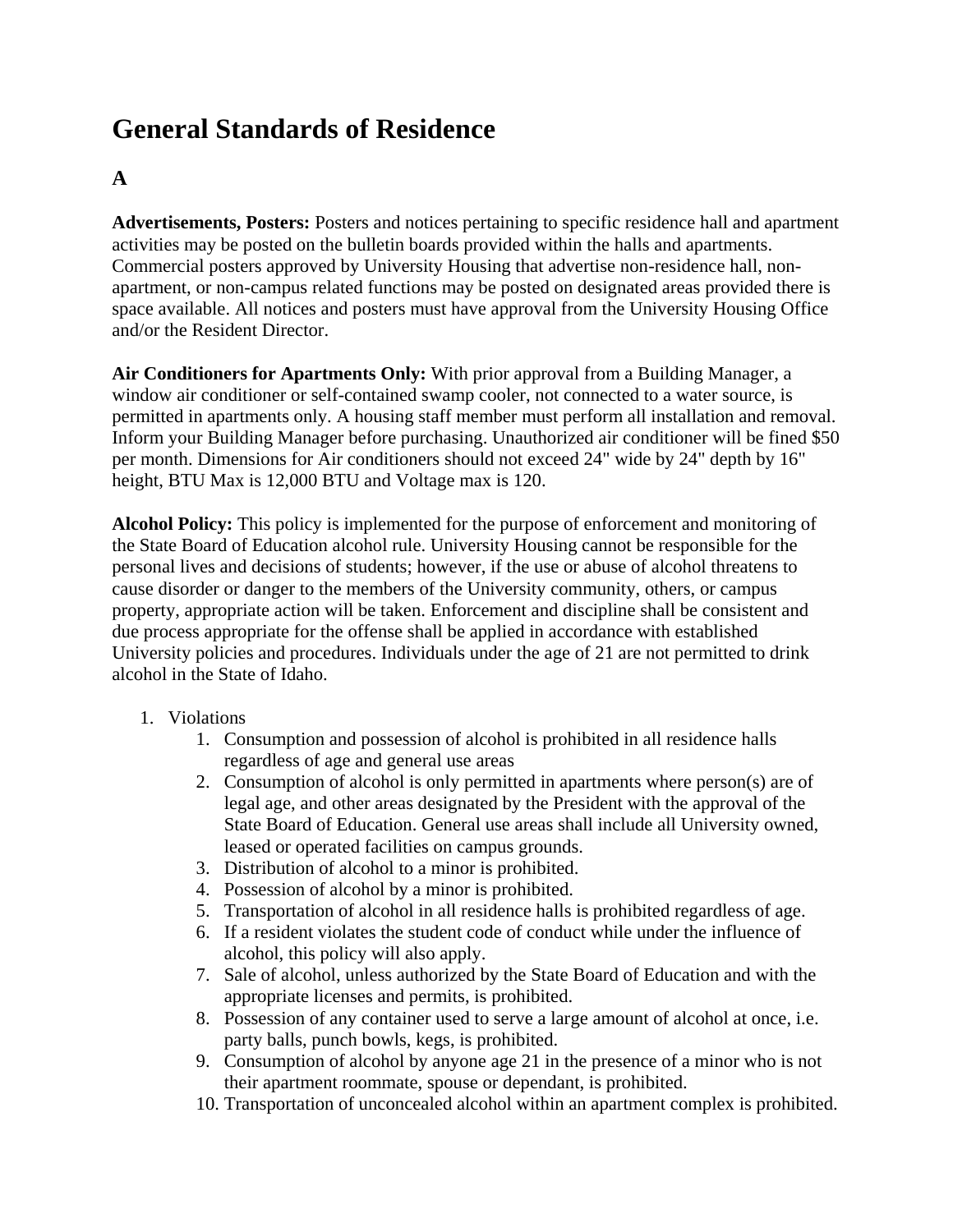- 11. You are under 21 and you are in another student's apartment where alcohol is being consumed, is prohibited.
- 12. Empty alcohol containers in a residence hall room or general area is prohibited.
- 13. Empty alcohol containers in an apartment where the resident(s) are minors reside are prohibited.
- 2. Enforcements
	- 1. All reports of incidents involving alcohol will be forwarded to the Vice President for Student Affairs Office.
	- 2. The Vice President for Student Affairs or his/her designee, and the Assistant Director of University Housing, will be responsible for the following:
		- 1. Determine if an incident reported constitutes a violation of the University alcohol policy.
		- 2. Record and track all students involved with alcohol violations.
		- 3. Notify the criminal justice system, when warranted, of behavior of an individual involved in an incident.
		- 4. Enforce all sanctions as described.
- 3. Sanctions
	- 1. Minimum Sanctions: The sanctions described are minimum sanctions and do not limit the disciplinary power of the University in any matter involving code of conduct violations.
	- 2. Infractions and Mandatory Sanctions
		- 1. First infraction in the Academic Year. Student must attend an alcohol education class and may be placed on Housing disciplinary warning or probation.
		- 2. (2) Second Infraction in the Academic Year without injury or conduct likely to lead to injury. Student may be placed on Housing warning or disciplinary probation, and at the student's expense, must submit to a substance abuse evaluation administered by a qualified recognized authority. The student will provide the evaluation results or authorize the release of the evaluation to the Assistant Director of Housing and/or Vice President for Student Affairs Office.
		- 3. (3) Third Infraction in the Academic Year with injury or conduct likely to lead to injury. Student may be placed on disciplinary probation or eviction and/or at the student's expense, must submit to a substance abuse evaluation performed by a recognized authority. The student will provide the evaluation results or authorize the release of the evaluation results to the Assistant Director of Housing and/or the Student Affairs Office. The Vice President for Student Affairs or his/her designee may share all records of the incident with the Pocatello Police Department or other appropriate law enforcement agencies as deemed necessary.
	- 3. Recording cycle for violations starts from the date a student moves into an apartment or residence hall until the date they move out of University Housing.

#### **Apartment Check-In & Check-Out Procedures:**

To Check-In: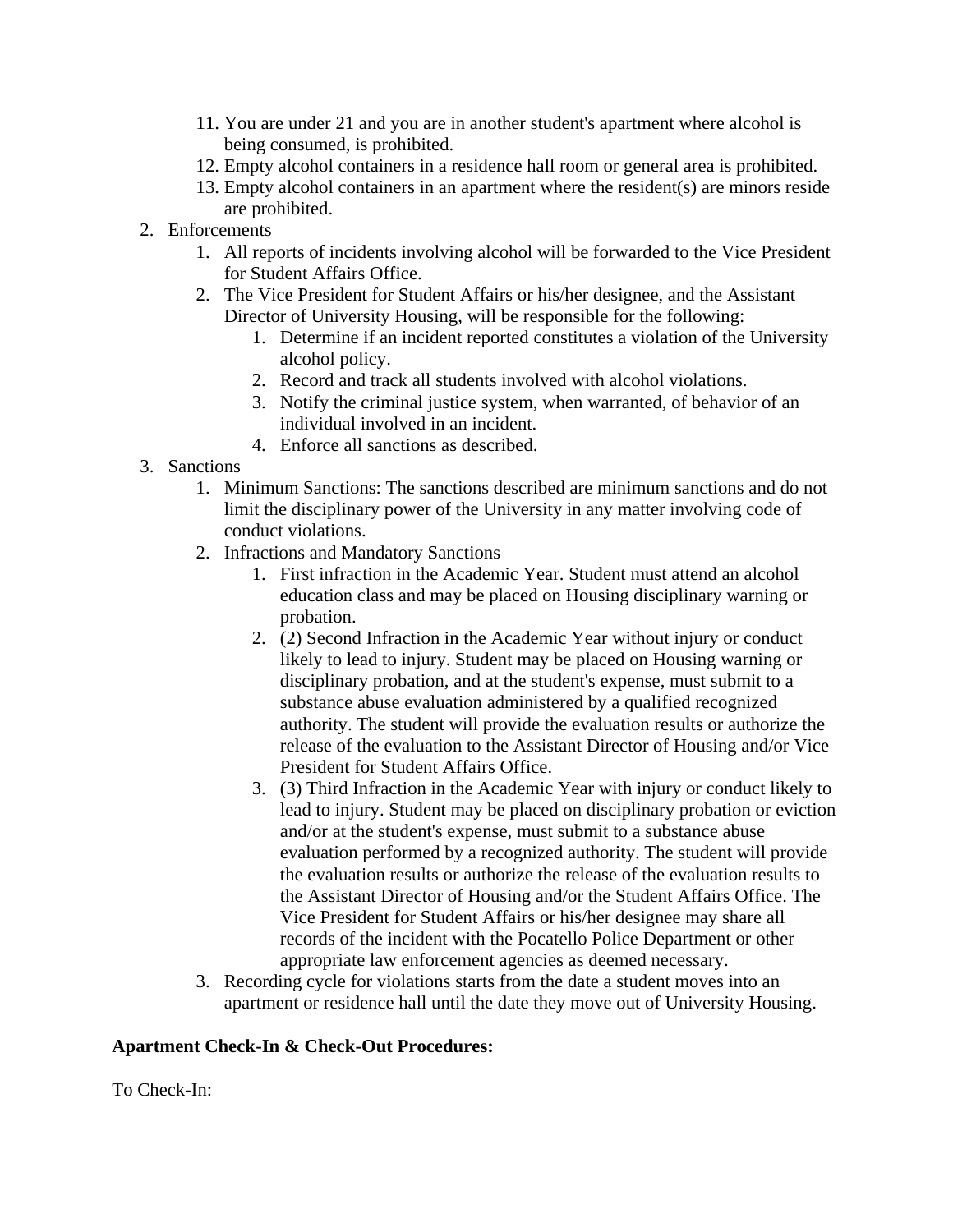- 1. Complete and send in a Housing Application
- 2. After an offer of an apartment and acceptance of that offer, sign and send in an Apartment License Agreement with payment of a \$150.00 deposit
- 3. Once an Apartment License Agreement has been processed you will be contacted by a Building Manager to set up a check-in date and time. The date of your check-in will depend on the availability of units. Your exact apartment assignment may not be determined until the day you check-in.
- 4. At check-in complete an inventory form indicating the condition of your apartment along with your Building Manager. The form will provided at check-in.

#### To Check-Out:

- 1. Complete a [Notice To Vacate](http://www2.isu.edu/departments/housing/forms.shtml) form 30 days prior to vacating your apartment (available at the University Housing office)
- 2. Contact your Building Manager to set up the check-out time.
- 3. Apartment Terms and Conditions: Termination by the Student- Before Occupancy: Students are required to give the Director of University Housing written notification if cancellation becomes necessary. A letter of cancellation sent by any of the following forms of communication constitutes written notification: 1) in person at the University Housing Office; 2) by U.S. Postal Service or other mail carriers; 3) by email to reslife@isu.edu; 4) by fax at (208) 282-3786. Termination of this agreement by the student prior to occupancy will result in the following account adjustments if proper notification is received in the University Housing Office by the dates specified:
- 1. Cancellation of this agreement more than 90 days before the expected check-in will result in a full refund of the housing deposit.
- 2. Cancellation of this agreement between 45 and 90 days before the expected check-in will result in a refund of half of the housing deposit.
- 3. Cancellation of this agreement less than 45 days before the expected check-in will result in a forfeiture of the entire deposit.
- 4. Failure to set up a check-in time will result in loss of deposit after first day of classes and cancellation of agreement.

Termination by the Student- After Occupancy: All license agreement cancellations must be received in writing at the University Housing Office. With a sufficient 30-day [Notice To Vacate,](http://www2.isu.edu/departments/housing/forms.shtml) the \$150 housing deposit will be refunded, following an official checkout by a designated housing staff member. Without a 30-day notice, the housing deposit will be forfeited. Please note all deposits may take a minimum of two weeks to be refunded.

The rent will be prorated to a daily charge at an equation of 1/30 per month. Any refunds of housing charges or the housing deposit are subject to any other outstanding housing and/or University charges.

A student is officially checked into an apartment once they have accepted a key to the apartment. After check-in, the student is fully obligated and responsible to pay for their apartment according to this agreement regardless of usage. An official check out must be performed by a qualified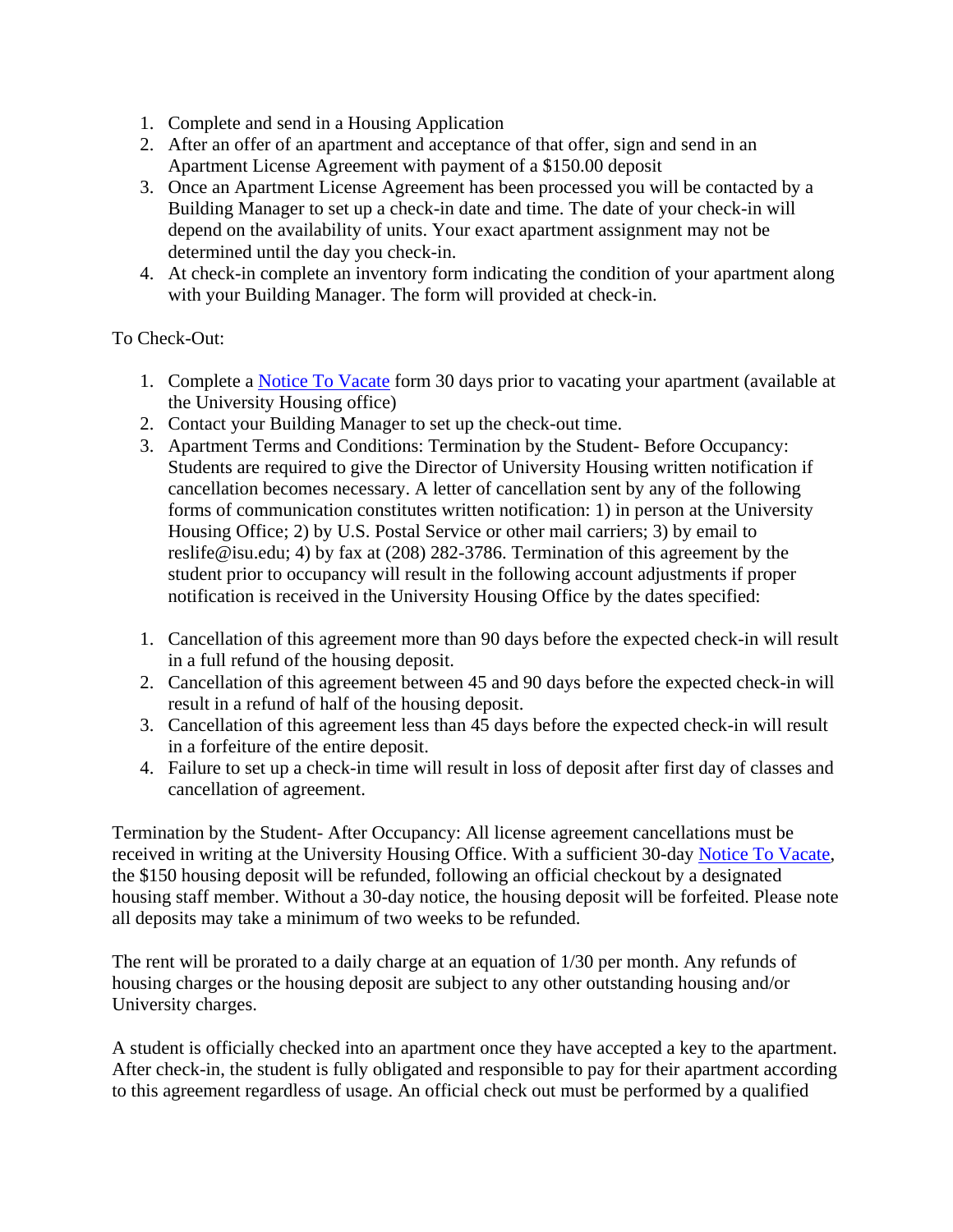housing official and the relinquishment of any keys to the assigned apartment. Students are also required to turn in their housing parking pass when they check out.

Termination by the University: Upon reasonable notice and for good cause, the University reserves the right to terminate the Apartment License Agreement for failure of the student to abide thereby. Examples of good cause are failure to make payment of charges by the agreement, a student not in good standing with the University, who has demonstrated an unwillingness to abide by housing rules and regulations (also subject to disciplinary action by the University), or who exhibits behavior which is incompatible with the maintenance of order and propriety in the apartment. Reasonable notice of termination will normally be seventy-two (72) hours. It is expressly understood and agreed upon by the parties of this agreement that: 1) charges or damages which are expected as a result of a breach of this agreement are uncertain in amount; 2) should it be necessary for the University to utilize legal proceedings to recover possession of the student's apartment or to enforce any terms of this agreement including the recovery of damages or charges, the student agrees to pay all applicable attorney's fees, collection costs, and all related expenses incurred by the University; 3) the University assumes no liability except as specifically by law. The student will be responsible for all damages by the student and their guests and will be charged for the repair, replacement, or treatment of all property or person so damaged. The University shall not be liable for damages to persons or property, which is beyond the control of the University. This includes, but is not limited to: failure of electrical power, plumbing, water, or presence of snow, steam or the occurrence of leakage, explosion, fire, smoke, acts of God, law or government action, or any rule or regulation of any government agency.

Guests and Dependents: No part of the Apartment License Agreement is transferable to any other party. All overnight guests of residents and dependents must be registered with the apartment complex staff. The student is responsible for the guests and dependents and ensuring that the guests and dependents comply with all housing and University policies and guidelines.

Guests must respect all policies of the University. The host is financially responsible for the actions of their guests and will be held accountable for their behavior. Apartment guests may not stay more than three consecutive nights, or a total of one week for the semester, without prior approval from the Building Manager.

Use of Facilities: Student apartments and the furnishings provided therein are to be used in the manner for which they were designed. No University property, including apartment and commons area furnishings may be moved within the building or taken from the apartment, without written consent of the Residence Director or Building Manager. The student agrees to maintain the cleanliness of the apartment and commons areas so as to not create a health, safety, or fire hazard. Also the student agrees to cleanliness, health, safety and fire checks of apartments by housing or university officials.

Idaho State University reserves the right to enter and inspect apartments at any time when necessary to protect and maintain the property of the University, when there is belief that criminal activity is taking place, or for the safety of its students. Such inspections shall be conducted in accordance with the ISU Student Code of Conduct and the University Standards of Residence.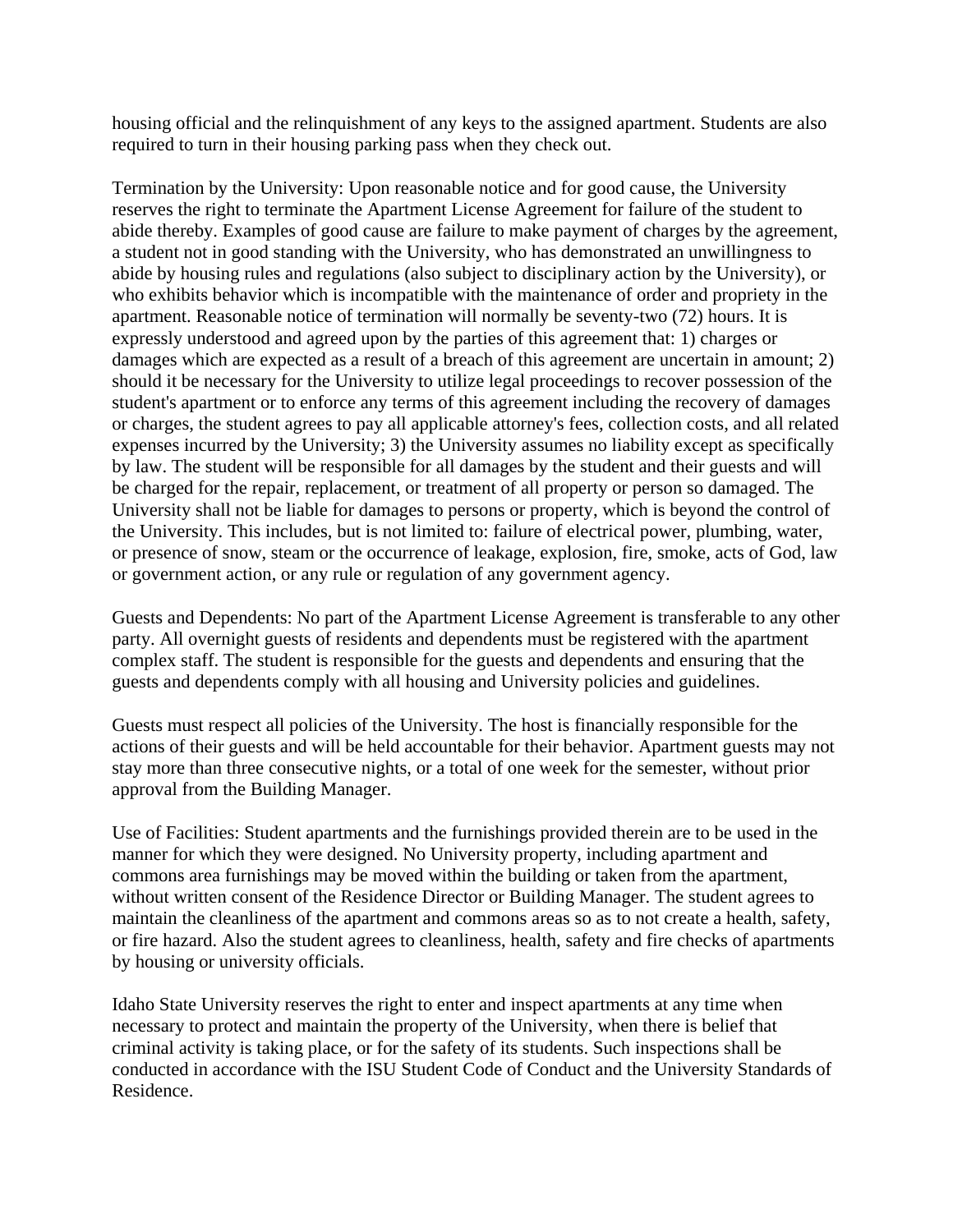Idaho State University has the authority to determine occupancy levels for all apartment units. Students should note that assignment of space is reserved on a first come, first served basis. Subject to availability, University Housing will assign accommodations according to student preferences. University Housing reserves the right to assign or reassign space for the benefits of an individual student, the living unit, or for the University. Should special considerations be necessary, prior arrangements must be made through the University Housing Office. Additional charges may be assessed. The University is committed to Federal and State laws prohibiting discriminating practices because of age, race, religion, color, national origin, gender, or disability.

Financial Policy: Payment deadlines are entirely the responsibility of the student regardless of whether the student has received a current billing statement, or whether the bill is paid by another party. Accounts more than five (5) days past due may be assessed a \$25.00 late fee. Failure to meet due dates for payment constitutes a breach of this agreement which can result in termination of this agreement, eviction and forfeiture of the housing deposit. Delinquent accounts will require a University hold, which restricts further academic registration, release of financial aid, transcripts, or withhold other university services, etc. Accounts over 90 days past due are subject to submission to a collection agency. Any additional charges imposed by the agency are the responsibility of the debtor.

**Apartment Intent to Vacate Notification:** To vacate your apartment you must complete a [Notice To Vacate.](http://www2.isu.edu/departments/housing/forms.shtml) The Notice of Intent to Vacate form must be received in the University Housing office at least 30 days prior to vacating the apartment. You may give more notice than thirty days without penalty, but you are still responsible for rent until you checkout of the apartment. The resident who holds the Apartment License Agreement with University Housing must fill out this form. Once you have given Notice that you are leaving, your apartment may be reassigned based on your intended move out date.

**Apartment Roommates and Caregivers:** All roommates and caregivers must meet apartment living criteria and be approved by University Housing. Sharing an apartment with an unauthorized roommate may result in:

- 1. Immediate eviction
- 2. Loss of rent paid to date
- 3. Loss of deposit

An authorized roommate or caregiver can live in the apartment for the existing resident's license agreement. Authorization of a roommate or caregiver is not an extension of the original renter's agreement or a new assignment of the apartment. University Housing has the sole authority to assign residents University apartments. The apartment is to be used by only one family. Residents may not sublet. Parents and other siblings are not considered part of the family core without permission of the Director of University Housing.

**Apartment Transfers:** University Housing has the discretion to allow you to move, or make assignment changes, as well as transfer current residents for the best utilization of the facilities.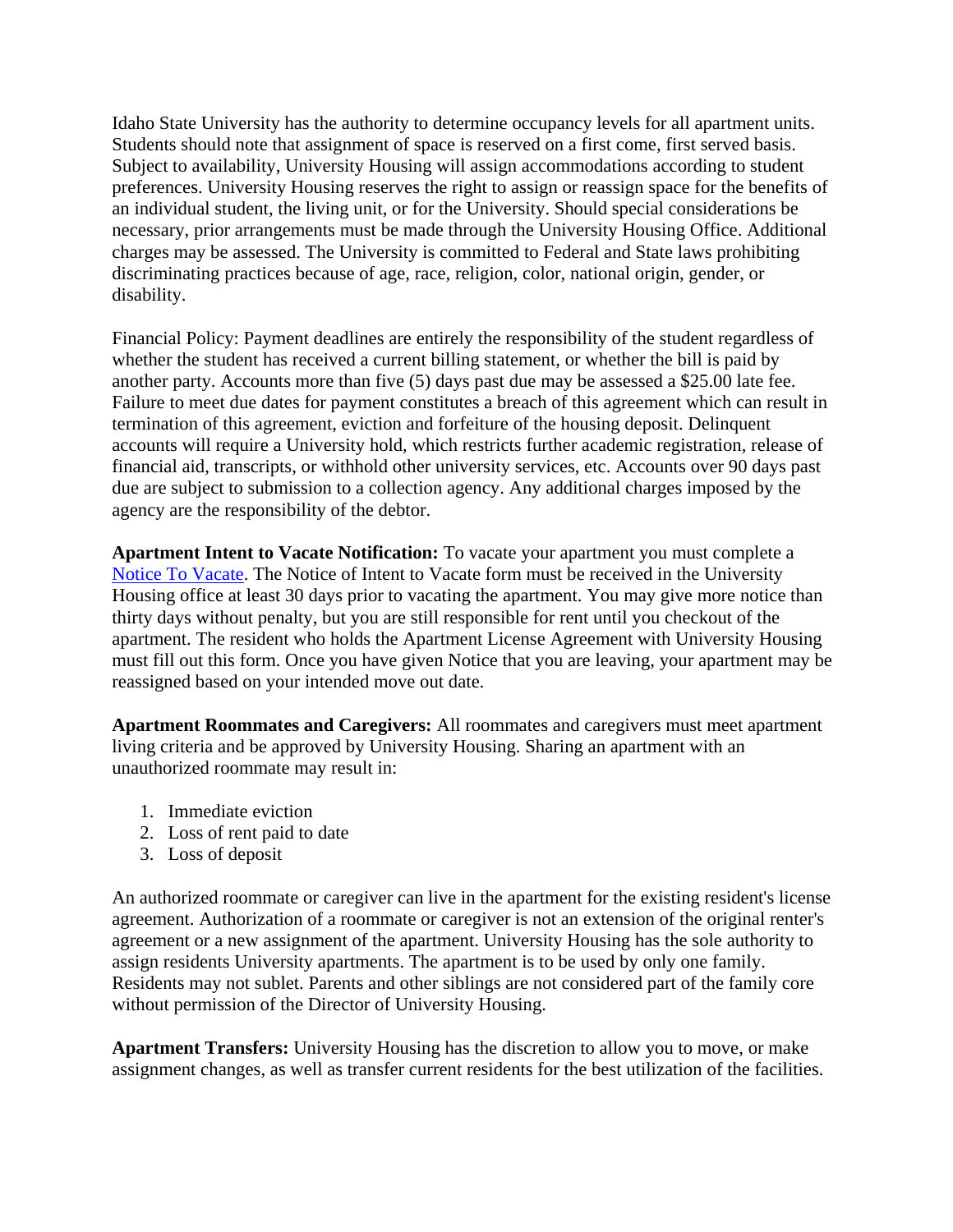**Appeals:** Although the residence hall contract is for both fall and spring semesters, a resident with special circumstances may submit an appeal requesting to be released from the contract. Appeals may also be submitted requesting to have no meal plan, or to have a meal plan that is not usually available to the student (e.g. a freshman requesting a junior meal plan). Appeal forms are available at the Housing Office.

**Assault:** Any person(s) who engages in a fight may be evicted from ISU housing.

# **B**

**Barbeque Grills:** Individual use of barbeque grills is strictly prohibited in residence halls. Barbequing is allowed outside apartment complexes and in cases of University Housing sponsored programs. Barbeque grills must be placed at least four feet away from any structure. Due to safety reasons gas grills, or tanks cannot be stored in individual apartment units or residence hall rooms.

**Bicycles/Human Powered Vehicles:** Are not allowed to be used inside any residence hall or apartment complex. They may be stored in authorized areas only. The resident is responsible for damages caused by the vehicle. University Housing is not responsible for any bicycle stored outside, or inside your apartment or residence hall. We encourage you to register your bike with ISU Public Safety.

# **C**

**Candles/Incense:** Candles, incense, and other such items that have an open flame or smolder, present a concern for fire safety. Some candles and incense create allergy problems for other residents. Therefore, the burning of candles, incense, and other open flame items are not allowed in any University Housing units. In addition, any odors that are offensive to the residence hall or apartment community are not permitted.

**Carpet Stains:** If you spill something onto the carpet, please generate a maintenance request so the spill can be cleaned before it sets in and becomes permanent. In cases of emergency clean up, work may need to be done immediately in order to minimize damage; therefore entry into rooms or apartments may be authorized for university housing staff in order to complete the emergency clean up. See Keying In policy.

**Ceiling Fans:** Installing or use of ceiling fans is prohibited.

**Children:** The resident is responsible for the actions of children who occupy his or her apartment. Children are to be properly supervised at all times. Neglect of parental responsibility may result in disciplinary action. The resident shall be financially responsible for the actions of the children. The university is not liable for accidents that may occur to children. Please keep children away from trash dumpsters for their own safety as well as safety of others.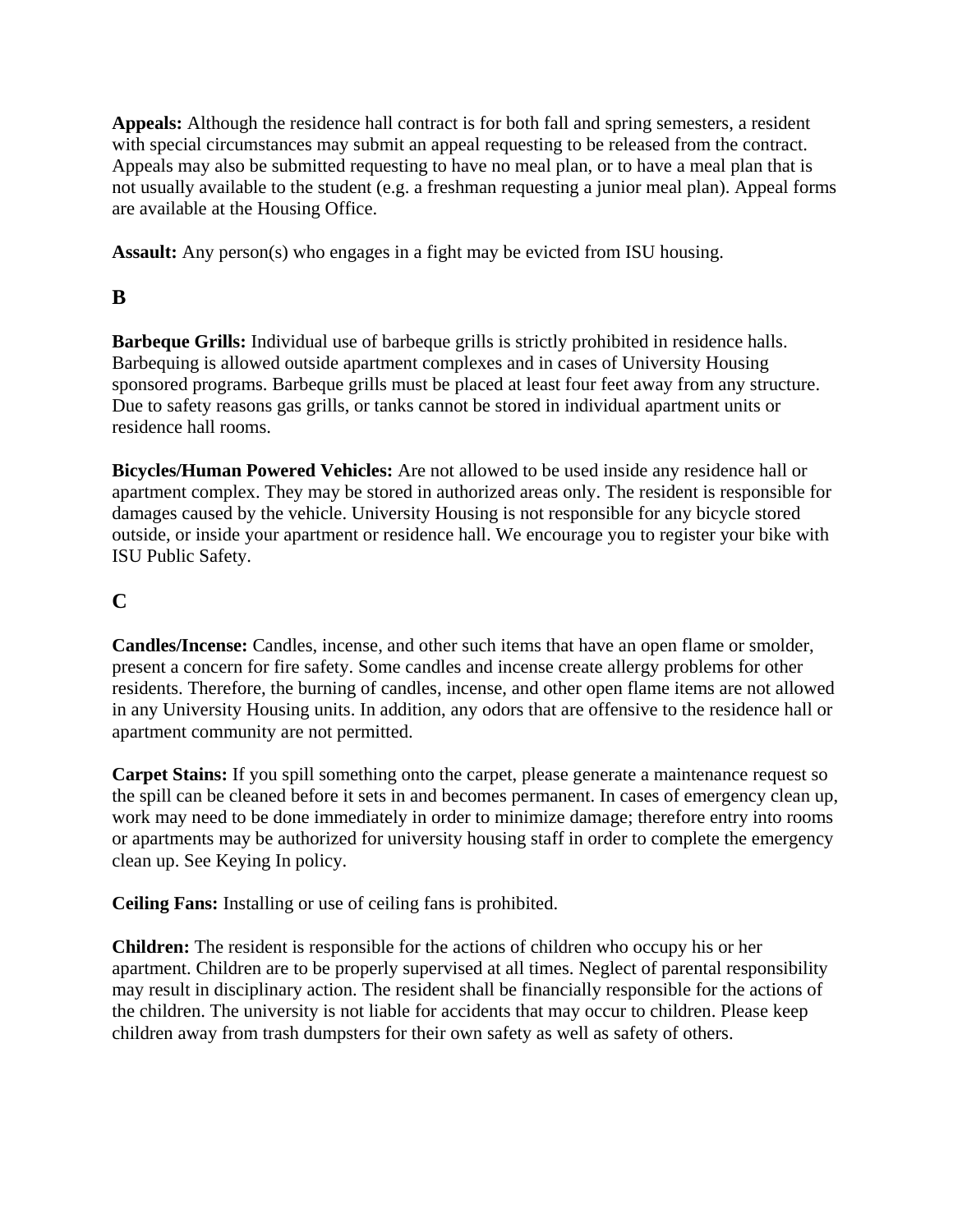**Community Disturbance:** A resident may face disciplinary action for unreasonable or unsatisfactory personal conduct, including threatening/harassing behavior to an individual or community within University Housing.

**Community Group Billing:** Charges incurred through acts of vandalism, theft, destruction of property, etc, in common areas, such as lobbies, lounges, bathrooms, elevators, hallways, laundry room, etc. The intent of this policy is to involve the residents in the care and upkeep of their living residential community. It is important that all residents understand that a person(s), or group identified in an incident will be solely responsible for all damages and expenses. When no one is found responsible expenses may be divided among all residents.

- 1. The residents have a period of one week from the advertised posting of damage(s) to identify the person, or persons, responsible.
- 2. After one (1) week if the person(s), or group responsible have not been identified, the expenses may be divided equally between the floor, hall, or apartment residents and charged to their University Housing financial account.

**Cooking:** No cooking is allowed in residence hall room where there are no kitchens. Appliances with open heating elements are a fire hazard and therefore not allowed (i.e. toasters, toaster ovens, hot cup coil warmers, electric stand-alone burners, and electric skillets, etc.). This includes George Foreman grills and similar appliances. Small microwaves (up to 1200 watts) and 3.6 cubic ft. refrigerators are allowed.

**Corridors/Porches/Stairwells:** Due to the need for noise control and personal safety, corridors, porches and stairwells are not to be used for temporarily storing garbage or other items, or as play areas for children, jogging, skateboarding, rollerblading, bicycling, or other activities. These areas should be kept neat and clean. Radios, tape/CD players, smoking, etc. are not permitted in these areas. Noise travels very easily, so please be considerate of others.

# **D**

**Drugs:** Any resident possessing, using, or distributing illegal drugs may face university disciplinary action including eviction and/or possible arrest, imprisonment, or fine according to state law.

# **E**

**Emergency On-Call Staff:** There is a university housing staff member On Call for emergencies 24 hours a day. The emergency phone number is 282-5770. In the residence halls, you can contact the Resident Assistant On Call.

# **F**

**Family Educational Rights and Privacy Act (FERPA):** The Family Educational Rights and Privacy Act of 1974, as amended, also known as the Buckley Amendment, is a Federal law that governs the confidentiality of student records. Generally, the law requires that educational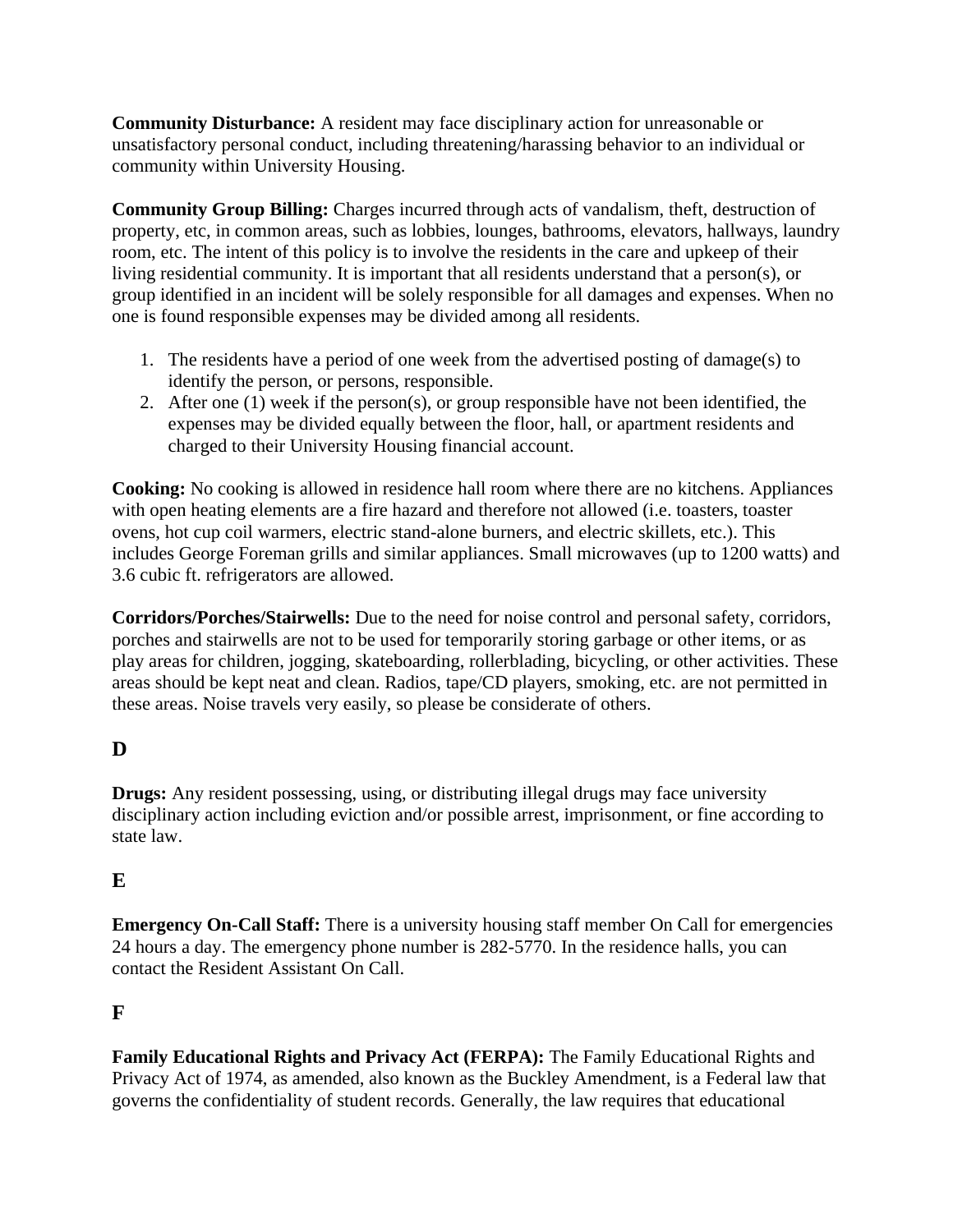institutions maintain the confidentiality of what are termed "education records" ensures that each student has access to his or her education records, and provides students with a limited opportunity to correct erroneous education records.

What this means to you as a resident is that we are limited as to the information we can discuss with others regarding your records, regardless of who may be paying your housing bill. In order for Housing to release any information concerning your housing account, you must sign a Release of Information form. This form is available at the central Housing office.

#### **Fire Safety Violations:**

- 1. Tampering with fire equipment is prohibited.
- 2. Tampering with or removal of batteries from smoke detectors is prohibited. A chirping noise coming from your smoke detector indicates that your battery is low. Contact your Building Manager or front desk for a replacement immediately.
- 3. Failure to evacuate during a fire alarm.
- 4. Parking in fire lanes is prohibited.
- 5. Use and storage of fireworks is prohibited in and around all university housing facilities.
- 6. Intentionally or unintentionally igniting a fire or any actions that result in fire or smoke is prohibited and may result in immediate removal from housing.

#### **Food Service:**

Meal Plans: If you live in a Residence Hall a meal plan is required. Your meal plan is activated upon payment of room and board fees. The Department of University Housing reserves the right to cancel your meal plan if payment or arrangement for payment is not made. Residents must present their Bengal ID card to the cashier upon entrance to the dining commons. Your meal plan is accessed by swiping your Bengal ID Card. For your protection, do not share your meal plan or Bengal Card number with anyone.

Flex Dollars: Flex Dollars can be used at the Turner Dining Commons, Pond Student Union, or the Rendezvous Center. Additional Flex Dollars can be purchased from Chartwells Dining Services located in the Pond Student Union Building. Unused flex money will carry over from fall semester to spring semester, as long as you have a residential meal plan in the spring semester. Unused meals do not carry over from one semester to another. Refunds are not issued for unused meals or unused flex money.

Meal Plan Cancellation Policy: Any resident requesting to change their meal plan contract due to special circumstances must submit an appeal to University Housing. Questions call 282-2120, or stop in the Housing office, which is located at 745 S. 5th Ave, Campus Stop 8083.

Hours of Operation For Dining Locations on Campus are Posted in Each Area. During vacation breaks and holidays, the Dining locations may either be closed or operate on limited hours.

Special Dining Services: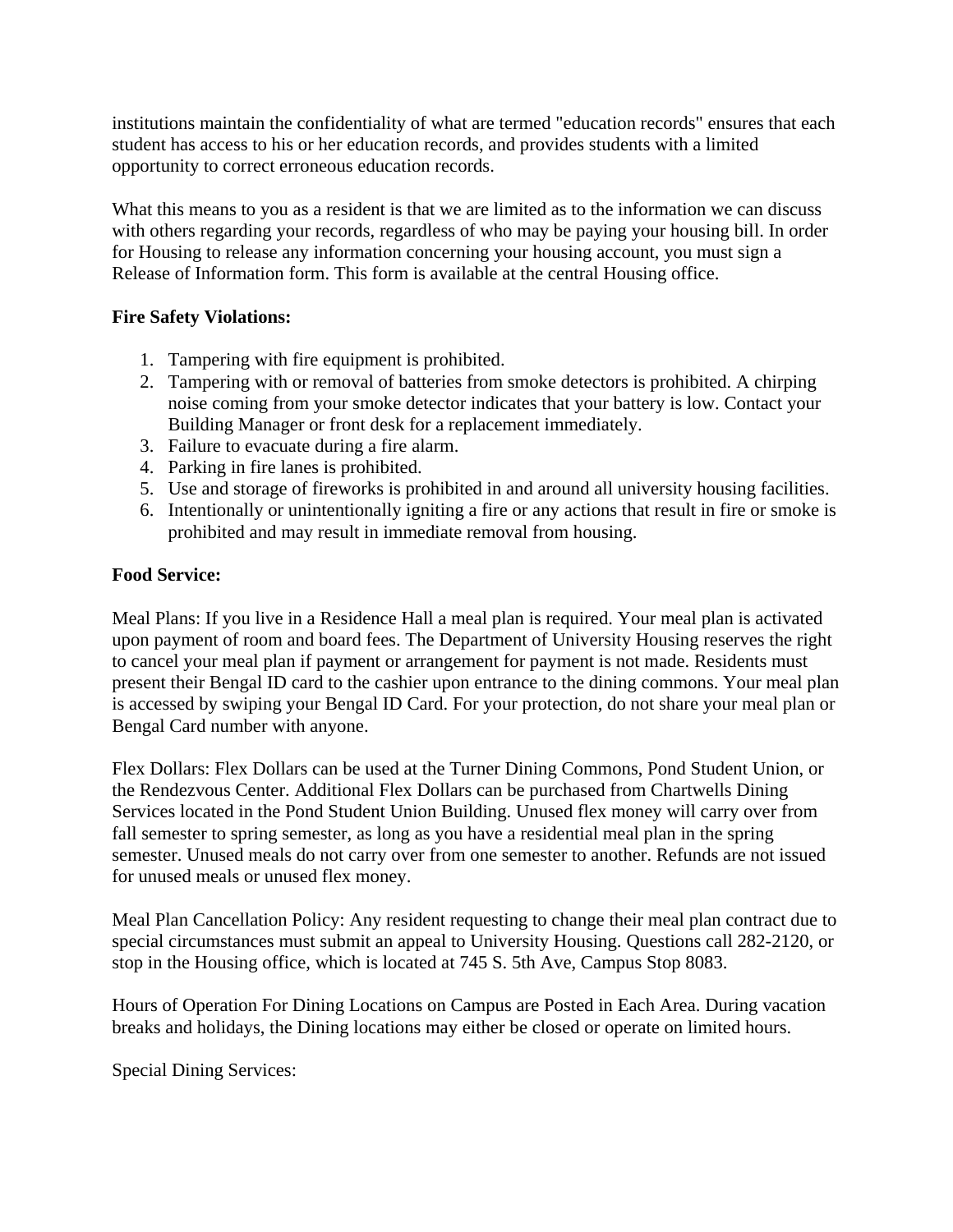- Sack lunches can substitute for a meal if arrangements are made 24-hours in advance. Simply contact the Turner Dining Commons manager (X4075) and a meal will be deducted from your meal plan balance. If your sack lunch is not picked up, a meal will still be deducted.
- Sick trays are available. Please call Turner Dining Commons to arrange pick up for sick trays.
- Special medical diets can be provided when accompanied by a doctor's request.

For concerns or meal arrangements contact Chartwells at at X4075. To submit an appeal requesting to not have a meal plan contact the Housing office. Appeals are only granted in special instances.

**Furniture:** All furniture in housing units are the property of University Housing and may not be moved or removed from their designated areas, unless permission has been granted by a Residence Director, or Building Manager. Possible disciplinary action or fine(s) could be implemented.

# **G**

**Gambling:** In accordance with ISU policy all gambling is prohibited on university property.

**Grievances:** If a resident has a grievance with a staff member, they should contact that staff member's immediate supervisor, or the Director of University Housing.

**Guests:** A guest is a non-resident of the building, visiting at anytime day or night. All guests must abide by university and housing policies. Any violation of the policies outlined in the agreement by a guest will be held against the resident of the apartment/room. All guests must be escorted at all times between 11 p.m. and 8 a.m. Residents of the building may be held accountable for their guests' actions. The following rules regarding overnight guests apply:

- All overnight guests are required to have written permission from the Residence Director, or Building Manager. All approvals must be requested 24 hours in advance.
- Roommate approval must be given.
- The maximum number of guests in a residence hall room may not exceed more than two guests, per night.
- Residence hall overnight guest may not stay more than three consecutive nights, or six nights total for the semester without prior approval of the Residence Director.
- Apartment overnight guest may not stay more than three consecutive nights, or a total of one week for the semester, without prior approval from the Building Manager.

Any abuse of these privileges may result in immediate removal of the guest and possible ban from University Housing. No cohabitation is allowed.

# **H**

**Halogen Lamps:** Due to fire hazard, halogen lamps are not allowed in campus housing units.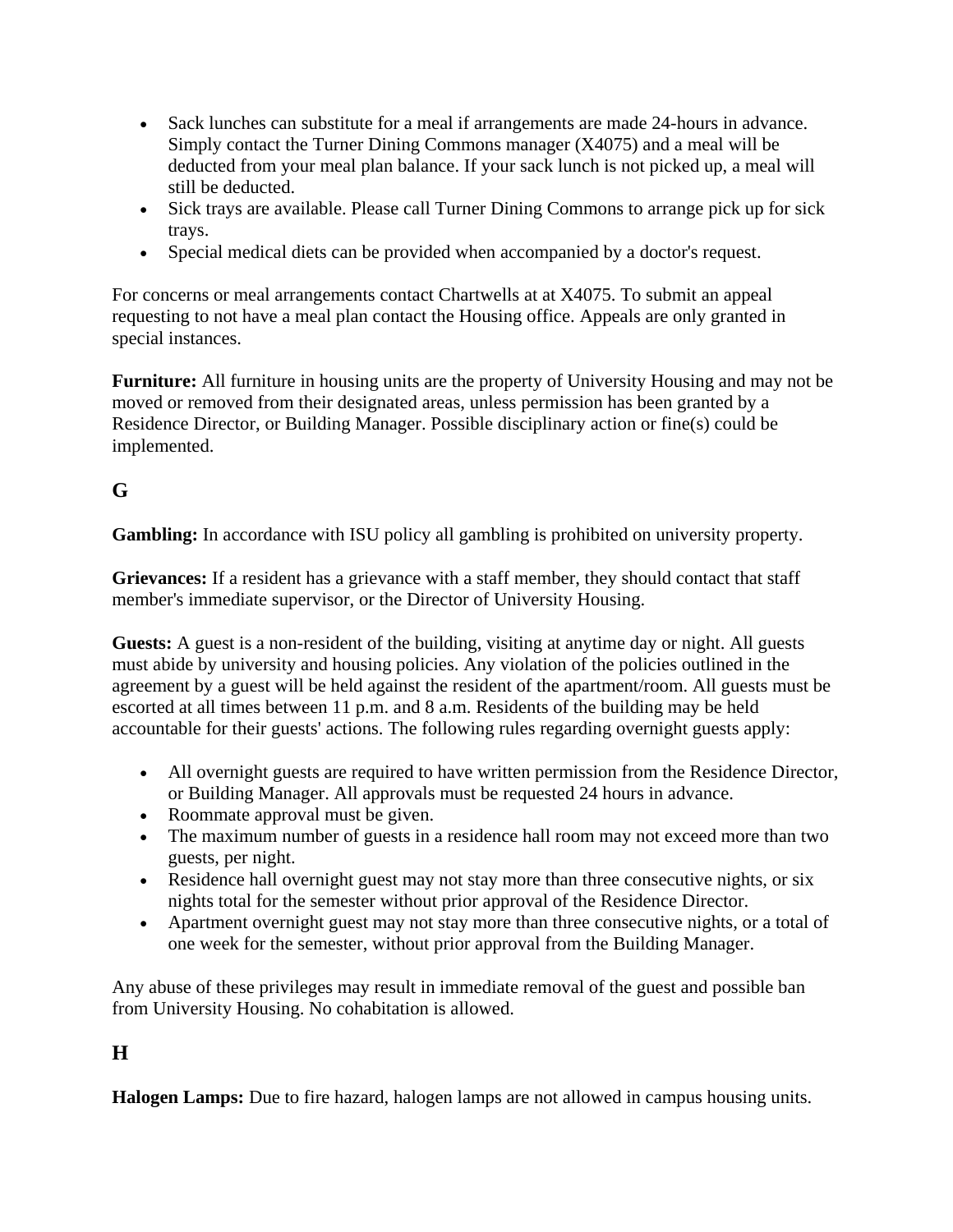**Harassment:** University Housing will not tolerate verbal, physical, or sexual harassment. This includes direct or indirect comments, or other communications that may be intimidating, coercive, or abusive to another person.

**Hazing:** Activities that endanger the mental or physical well being, or safety of other residents is strictly prohibited.

**Heaters:** No heating units and appliances with open coils allowed.

**Holiday Decorations:** Live Christmas trees are not allowed in the residence halls or apartments.

All electrical decorations must be UL approved. When decorating entrance doors to either a residence hall room or an apartment, paper wrapping must not exceed beyond the doorframe. Decorating in public areas must be pre-approved by the Residence Director, or Building Manager. Spray snow is only allowed on windows. No candle burning allowed. Any damage resulting from the use of nails or the removal of adhesives when removing decorations, will be the responsibility of the resident.

# **I**

**Improper Check Out:** A forfeiture of a student's housing deposit can occur when a student fails to:

- 1. give a 30 day notice of intent to vacate if living in an apartment
- 2. check out with a university housing staff member (i.e. Resident Assistant, Building Manager)

Any damage and cleaning charges incurred are in addition to a forfeiture of deposit. Questions about how to check out of your room or apartment call your Resident Assistant, Building Manager, or the central housing office (X2120)

### **J**

#### **Judicial Housing Process:**

- 1. A report is filed within 24 hours of the incident by either a Housing staff member, resident, and or Public Safety.
- 2. Assistant Director of Housing or his/her designee reviews the report and contacts resident for a meeting.
- 3. Resident meets with the Assistant Director of Housing or his/her designee within three business days of contact and a decision is reached.
- 4. If the resident does not agree with an action (i.e. housing warning) rendered by the Assistant Director of Housing or his/her designee, or with the procedure, he/she may appeal to the Director of University Housing, or his/her designee within three business days of the decision. The Director of University Housing, or his/her designee will meet with the resident and a final decision will be made.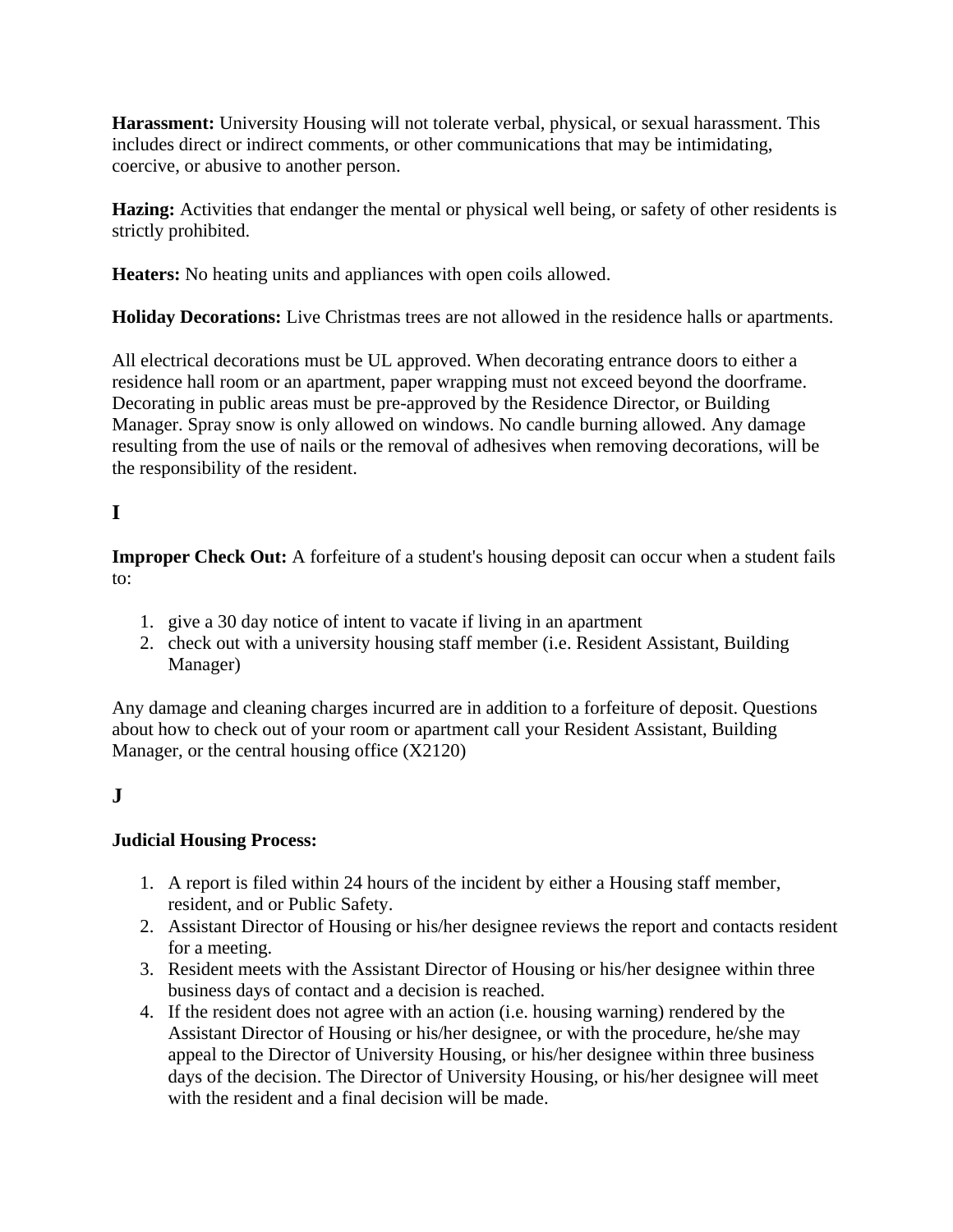- 5. Sanctions that can occur include, but not limited to are:
	- 1. Written warning
	- 2. Online workshop
	- 3. Written report
	- 4. Restitution (charges)
	- 5. Community service
	- 6. Probation-Any further violation may result in eviction.
	- 7. Eviction-determined only by the Director of University Housing
- 6. Severity of incident can change the level at which the incident will be addressed.
- 7. If the resident does not agree with an action (i.e. an eviction) rendered by the Director of University Housing, or with the procedure, he/she may appeal to the Vice President for Student Affairs, or his/her designee, in writing, within three (3) working days. The V.P. for Student Affairs, or his/her designee, may determine to uphold, overturn, or arrive at a substitute sanction. At this point, the appeals process has ended and the resident must comply with the findings.

# **K**

**Keys:** Duplicating a university Housing key or any other ISU key is strictly prohibited. A \$50.00 charge will be added to the residents housing bill for a lock change and replacement keys. There is a \$15.00 charge for a replacement mail or storage room key. A key is considered lost when a resident reports it lost or stolen, has been missing for a one-week period, or not returned at checkout. If you temporarily misplace your key, or locked yourself out of your residence hall room or apartment, see your Building Manager or go to a residence hall front desk and check out a loaner key. All keys must be returned at checkout to avoid a \$50.00 re-key charge.

**Keying in:** The university makes every effort to respect a student's right to privacy. However, university staff may enter your unit without notice under the following conditions:

- For emergency situations (i.e. personal safety and well-being, etc.)
- To provide maintenance, service, repairs, improvements, to make inspections, or for any other legitimate purpose.
- When there is a violation of housing or university policy, state or federal law.

### **M**

**Mail Delivery:** Mail is delivered Monday-Saturday to all Residence Halls and Apartments. Resident's mailboxes can be located near the front desk of each hall and in a designated mailroom for each apartment complex. Some smaller packages can be delivered directly to apartment mailboxes. Larger sized packages and other service company (i.e. UPS) packages may have to be picked up at the ISU mailroom, located in the Student Union. All deliveries that require pick up at the ISU mailroom will have a package slip put in the resident's mailbox indicating where to pick up the package.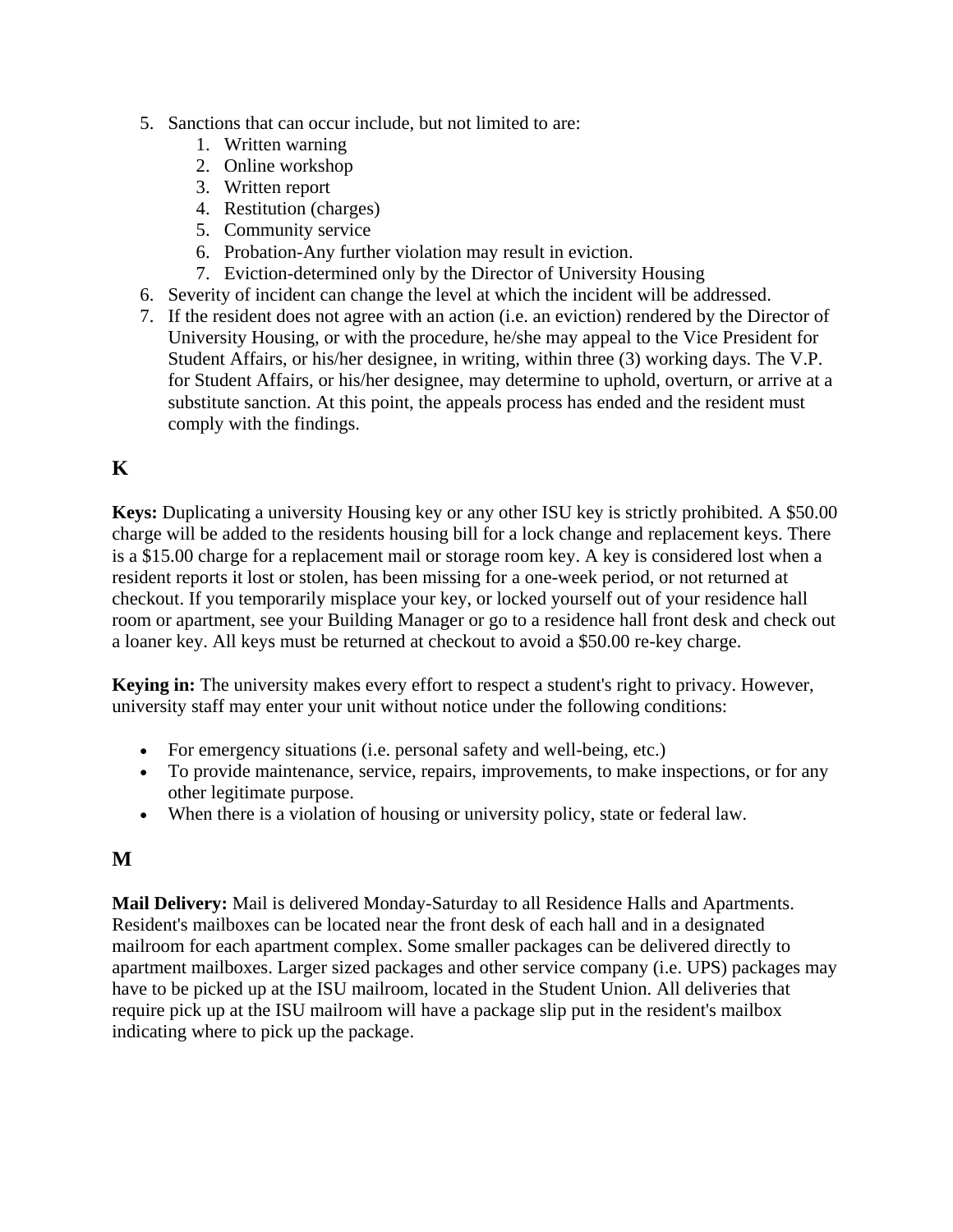**Maintenance Requests:** A Maintenance Service Card will be left by the maintenance personnel stating when they were in your room/apartment and what was done. Maintenance requests can be submitted [online.](http://www.isu.edu/housing/forms.shtml)

For emergency maintenance service call X5770 or Public Safety at X2515. In cases of a maintenance emergency, work may need to be immediately done in order to minimize damage; therefore, entry into rooms or apartments may be authorized for university housing staff in order to complete the emergency repair or cleaning. See Keying In policy.

**Meal Plans:**(See Food Service)

#### [Missing Student Notification](http://www.isu.edu/pubsafe/policies/Missing%20Student%20Notification%20Policy.pdf) Policy

**Motorized Vehicles:** Storage or use of any type of motorized vehicle is not allowed in the residence halls, hallways, or apartments. Parking is allowed in authorized areas only and is subject to ISU Parking Service's rules and regulations.

**Motor Vehicle Repairs:** Limit vehicle maintenance to simple and general upkeep. No major maintenance (i.e. oil change) is allowed on ISU property. City ordinance prohibits draining oil onto parking lot surfaces and into storm sewers. Violators may be prosecuted under city ordinance, or other established state and federal laws. Residents are responsible for cleaning drips, leaks, materials, etc.

### **O**

**Offensive Odors:** Residents are responsible to maintain a pleasant smelling apartment or residence hall room. When odors are offensive, Housing staff may have to address the issue with individual residents (i.e. garbage, dirty clothes, etc.)

#### **P**

**Parking:** Residents must purchase a parking pass from Idaho State University Parking Department to park in housing units. ISU Parking Office is responsible for fees, registration, regulations, and appeals of parking matters. Parking passes can be obtained at the Public Safety office. Parking of motorcycles is only allowed in designated areas. Vehicles without current registration or a university-parking pass are subject to be towed.

**Pest Control:** General Exterminator Service- The university has contracted with an exterminator service to spray the exterior of all housing facilities twice a year. This is done once in the spring semester and once in the fall at no additional charge to residents. However, if there is an obvious source of infestation found because of lack of cleanliness and other negligence on the part of the resident, individual residents may be billed for their room/apartment extermination treatment and their neighbor's extermination costs as well.

Interior spraying will not be done unless asked for and paid for by a resident. If it is determined that there is a major problem, all apartments or rooms in a localized area will be sprayed and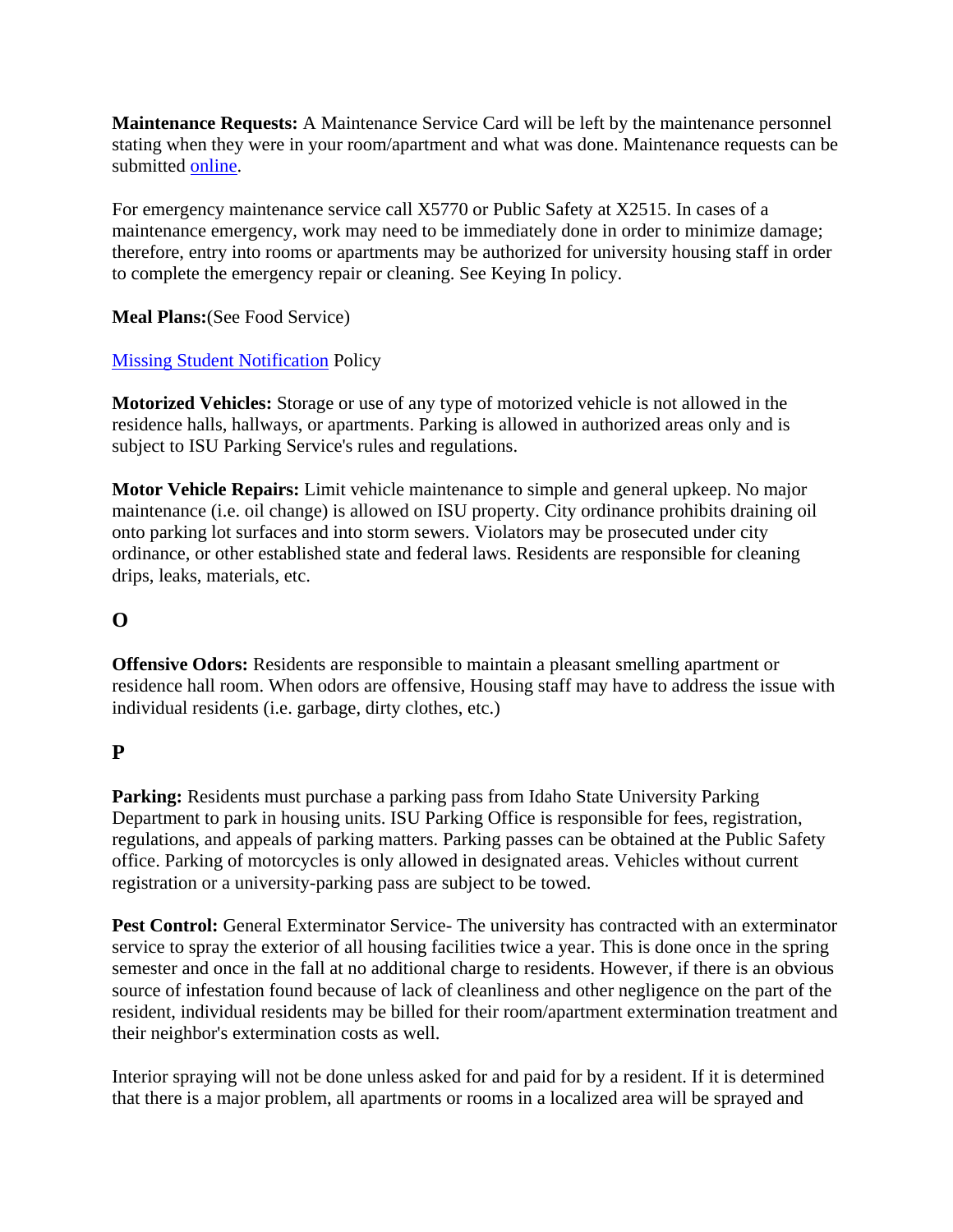treated together. Residents cannot opt out of spraying once it is determined necessary. For safety sake, residents must remove themselves from their apartment or room for several hours after treatment.

Residents should report any physical conditions in your apartment, room, or commons areas that might cause an insect problem immediately to university housing staff by filling out a maintenance report, or call the Housing maintenance number  $(X5084)$ . Report any concerns or problems that may still exist after spraying has occurred. To find out what steps you can take to help minimize pest problems in your room or apartment consult your Building Manager or Residence Director.

**Pets:** No pets are allowed, except for fish and special ADA certified care animals. Aquariums that are balanced and are 20-gallons or less in size are permitted. Pets of guests who are visiting are also not allowed. Violation of the Pet Policy may result in a fine to the resident. A resident may not provide food or shelter for any animal, including strays. Any excessive messes created by care animals may involve additional charges for cleaning and sterilization.

**Property/Personal Liability:** The University shall not be liable for damages to persons or property, which is beyond the control of the university. This includes, but is not limited to failure of electrical power, plumbing, water, or presence of snow, steam or the occurrence of leakage, explosion, fire, smoke, acts of God, law or government action, or any rule or regulation of any government agency. The student is responsible for any loss, damage, repair, or replacement of the furniture and/or to the building that is beyond normal wear and tear during (the) occupancy of their room/apartment. Any personal loss or damage of a students' personal property is their individual responsibility. Housing encourages students to have their own personal property insurance.

# **Q**

**Quiet Hours/Courtesy Hours:** Quiet hours are determined with a floor charter within the Residence Halls. Residence halls and apartments have 24-hour courtesy hours. Violations may result in disciplinary action.

### **R**

#### **Residence Hall & Dining License Agreement Terms and Conditions:**

**I. CONDITIONS AND TERMS OF THIS LICENSE AGREEMENT** The above named student who is or will be enrolled in a Idaho State University certificate or degree seeking program registered for at least 6 academic credits, (the "Student") and Idaho State University (the "University Housing Department") hereby enter into this Residence Hall and Dining License Agreement ("Agreement") in accordance with the terms and conditions set forth herein.

Upon acceptance of this Agreement by the University Housing Department, **it is legally binding on the University Housing Department and the Student**. The Student must abide by the terms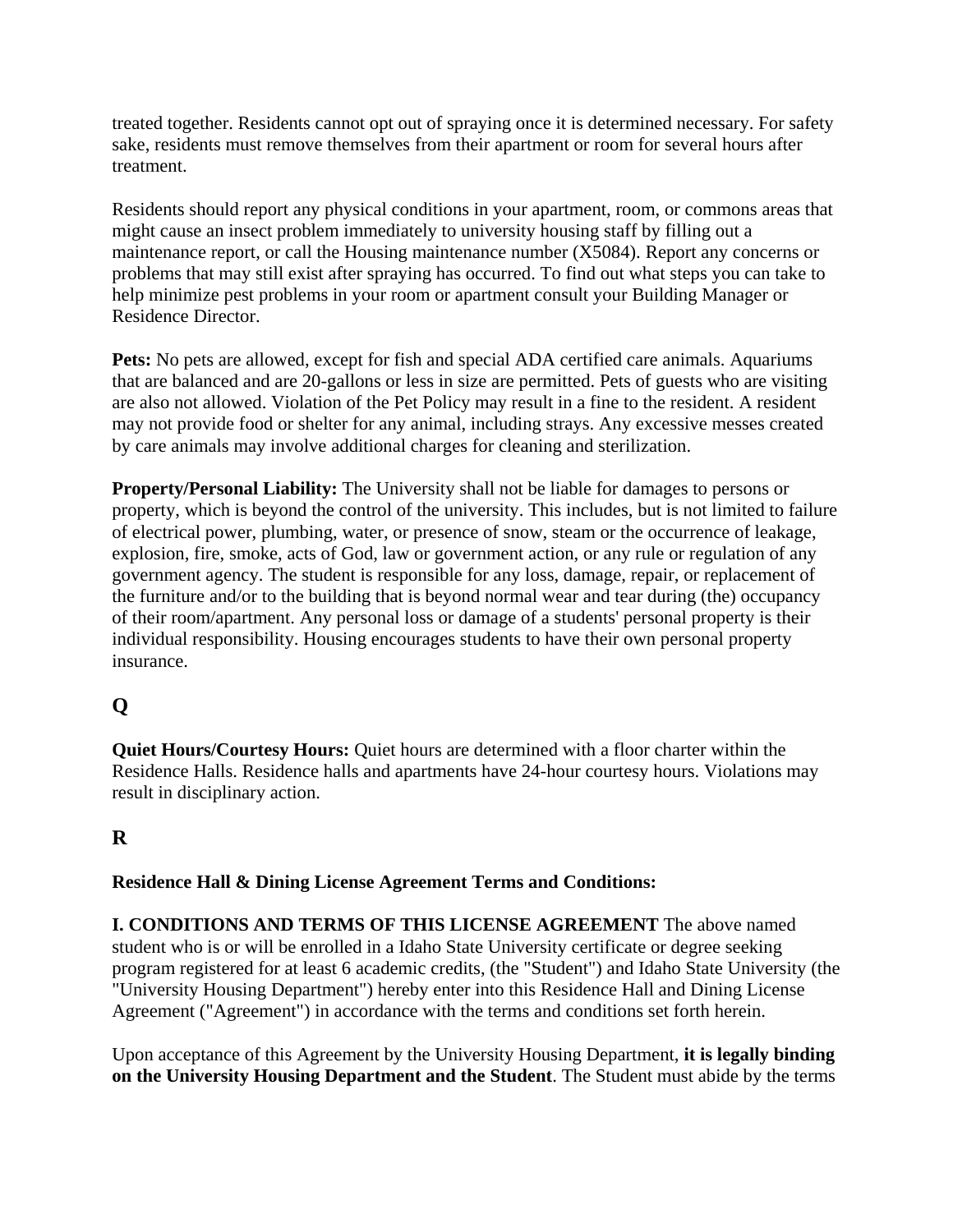and conditions of the Agreement including, but not limited to, the obligation to pay all amounts due for the **full Agreement term**.

#### **The residence hall schedule of rates, all Idaho State University policies and procedures and the University Housing Standards of Residence are incorporated herein and made a part of this Agreement by reference.**

Acceptance of this Agreement does not constitute or guarantee admission to Idaho State University. Assignment to on-campus Housing and liability for any amounts due hereunder except the application fee are conditional upon final acceptance for admission by the University. **Note:** Application for admissions to the University and application for Residence Hall accommodations are separate transactions acted upon separately by the University.

**Acceptance of this Agreement does not guarantee that the Student will be assigned to oncampus University Housing**. Qualified students for whom space is not available will be placed on a waiting list and notified of this status. A student who is not assigned to on-campus University Housing will not be liable for any amounts due hereunder except the application fee.

#### **This Agreement is for the above named Student only and may not be assigned to another party.**

#### **II. DURATION OF THE AGREEMENT**

**A. FULL ACADEMIC YEAR-** The terms and conditions of this Agreement are for the **full academic year (August-May)**, commencing with the fall semester, and ending at the termination of the spring semester. This Agreement shall remain in full force and effect for the remainder of the academic year if the Student occupies the assigned space after the beginning of the fall semester. **The Agreement ends on the last day of the spring semester of the academic year in which the Student lived or is living in the residence hall, unless otherwise provided herein.**

#### **B. RECESS PERIODS**

- 1. This Agreement does NOT provide dining services between fall and spring semesters.
- 2. Meals will not be served during the Fall break or Spring break.

#### **III. APPLICATION/ROOM/ACCESS**

**A. This Agreement will be processed regardless of the status of the Student's admission to the University.**. If admission to the University is denied, **it is the Student's responsibility to notify the University Housing Department in writing**. Failure to do so will result in the forfeiture of deposit in accordance with Sections IV. D and VI. B and C.

**B. ROOM ASSIGNMENT-** The University Housing Department assigns rooms and roommates without regard to race, color, creed, national origin, age, handicap, or veteran's status. Assignment priority is based on date of receipt of the Idaho State University Application for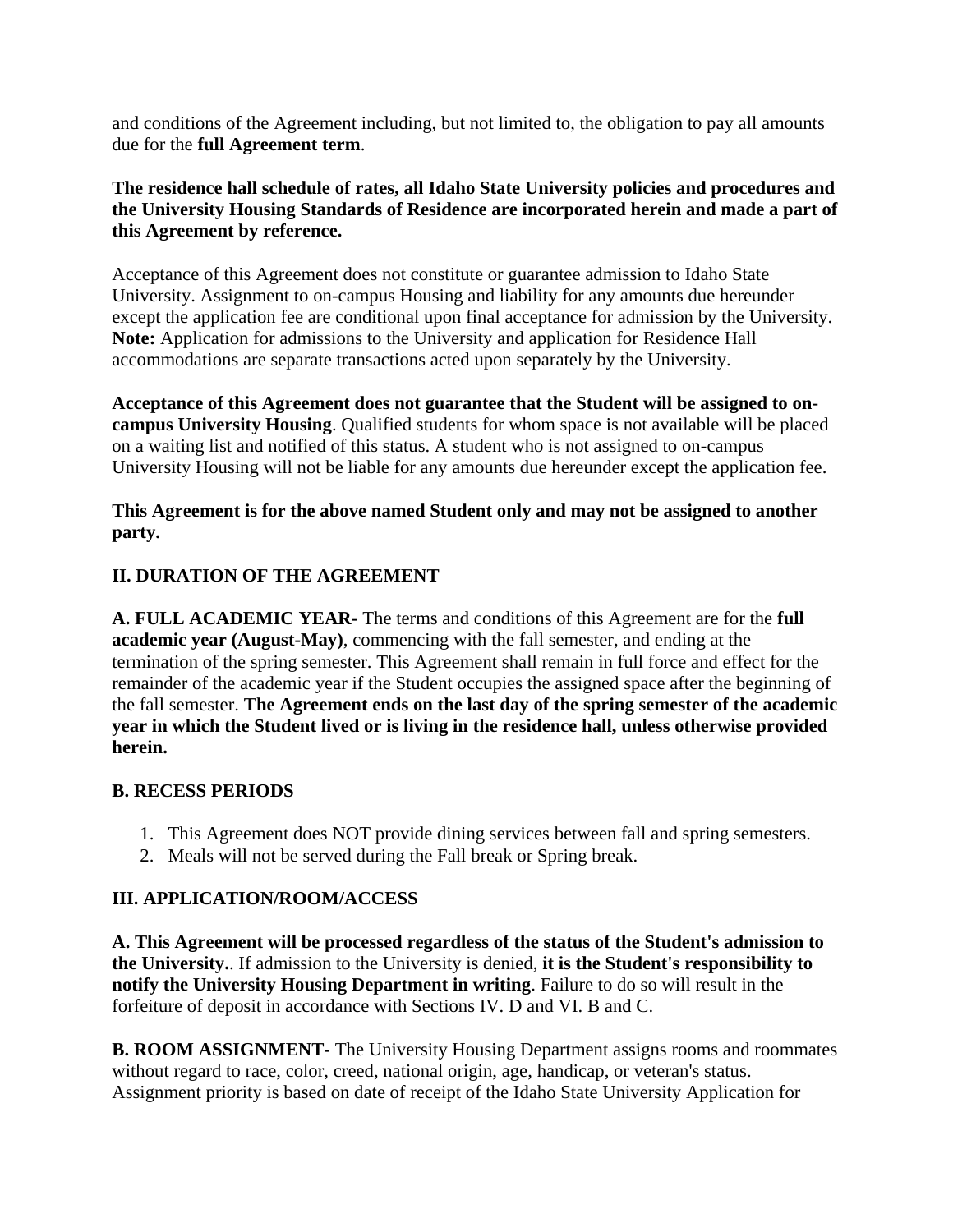Student Housing, required deposit, and the University Housing Residence Hall and Dining Agreement. Requests for roommates should be submitted simultaneously by both/all parties. The University Housing Department does not guarantee assignments to a particular building or unit; type of accommodations or with a specific roommate.

**C. REASSIGNMENTS-** The University reserves the right to make temporary assignments and to assign or reassign accommodations for the benefit of the University, the Student, or a living unit.

**D. ROOM CHANGES-** Room changes must be authorized by professional University Housing officials.

**E. ACCESS TO ROOMS-** The University shall at all times during the term of this Agreement retain legal ownership and ultimate possession and control of the Student's room and/or University property assigned to such room. The University Housing Department reserves the right to maintain and preserve the residence halls. The Student hereby understands and agrees that authorized personnel may enter the Student's room at any reasonable time for life, safety, or health threatening emergencies; to perform requested or preventative maintenance; to respond to a cry for help or the smell of smoke; or to silence a disruptive noise. The Student hereby authorizes access to residence life personnel when access is requested by any law enforcement officer possessing a facially valid search or arrest warrant.

#### **IV. RATES/DEPOSITS/REFUNDS**

**A. PAYMENT-** The Student is responsible for payment of all required charges, deposits, and fees. **Room and board will not be prorated if the Student checks in late**. Payment deadlines are entirely the responsibility of the student regardless of whether the student has received a current billing statement, or whether the bill is paid by another party. Accounts more than five (5) days past due may be assessed a \$25.00 late fee. Failure to meet due dates for payment constitutes a breach of this Agreement which can result in termination of this Agreement, eviction and forfeiture of the housing deposit. Delinquent accounts will require a university hold, which restricts further academic registration, release of financial aid, transcripts, or withhold university services, etc. Accounts over ninety (90) days past due are subject to submission to a collections agency. Any additional charges imposed by the agency are the responsibility of the debtor.

**B. DEPOSIT USE-** The deposit is a reservation fee and Agreement guarantee. Since the deposit is a reservation and Agreement security rather than a cleaning/damage deposit, charges cannot be made against the deposit during the Agreement term. **The deposit is not a rental payment and is not included in the rental amount**. At the end of the Agreement term, the deposit shall be used to pay outstanding bills to the University for which the Student is responsible. If the Student agrees to return, the deposit will be extended as the reservation fee for the new Agreement. The Student will be billed for any cleaning/damage charges if the deposit is extended.

**C. DEPOSITS/FEES-** The University Housing deposit for this Agreement is \$150 U.S. dollars.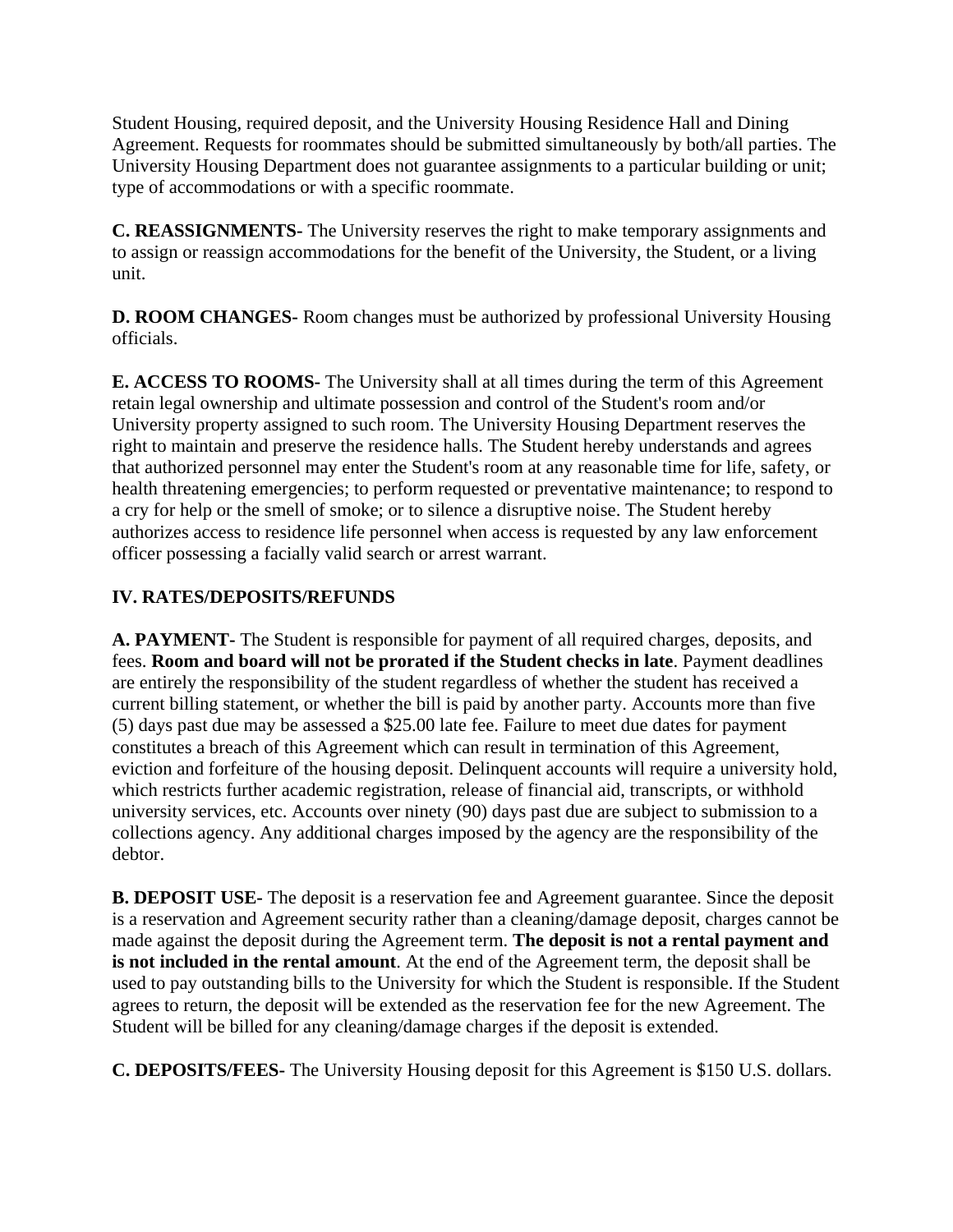**D. DEPOSIT REFUND-** To terminate your Agreement before occupancy, you must notify the University Housing Office in writing at 921 S. 8th Ave., Stop 8083, Pocatello, ID 83209, email: reslife@isu.edu or fax: (208) 282-3786. If mailed, the postmark on the envelope is used as the date of termination. The Student's University Housing deposit will be refunded only if the cancellation is in writing by the appropriate dates, as follows:

- Cancellation of the Agreement at least 90 days before the hall opens for the term will result in a full deposit refund.
- Cancellation of the Agreement 45 to 90 days before the hall opens for the term will result in a refund of 1/2 the deposit.
- Cancellation of the Agreement less than 45 days before the hall opens for the term will result in none of the housing deposit being refunded.
- Cancellation after August 1, will result in full deposit forfeiture and a \$350 cancellation charge.
- If ALL provisions of this Agreement have been complied with, and no cleaning/damage charges have been assessed, the deposit will be refunded within thirty (30) days after termination of the Agreement.

**E. ROOM CHANGE RATE ADJUSTMENT-** The Student agrees to pay any additional charges incurred due to room change(s) to differently priced accommodations. The University Housing Office reserves the right to increase rates for University Housing and food service upon written notice to the Student; however, any increase of two (2) percent or less will not require written notice.

**V. AGREEMENT TERMINATION BY THE UNIVERSITY** The University Housing Department may terminate this Agreement and, after serving the Student with a written notice to vacate the premises, take possession thereof for the following reasons:

**A. Failure to pay rent or any other charges when due. Students who do not pay the first or any subsequent installment of their rent or other charges when due may, at the University's option, be assessed the charges set forth in Section VI. here of in addition to the University's other remedies hereunder.**

**B.** Damage from fire, smoke, or other causes making the premises uninhabitable.

**C.** Noncompliance with the rules and regulations of the residence halls, University policies, local laws, or federal and state laws where applicable. **If the termination of this Agreement is based upon a disciplinary action the Student shall remain liable for University Housing room and board charges due hereunder for the then-current semester. Termination requires that a student vacate University Housing and the meal plan is cancelled. Moreover, no previously paid charges or deposit shall be refunded to the Student in such cases.**

**VI. AGREEMENT TERMINATION BY THE STUDENT** This Agreement may be terminated by the occupant, prior to the end of the Agreement, only if they meet one of the following conditions: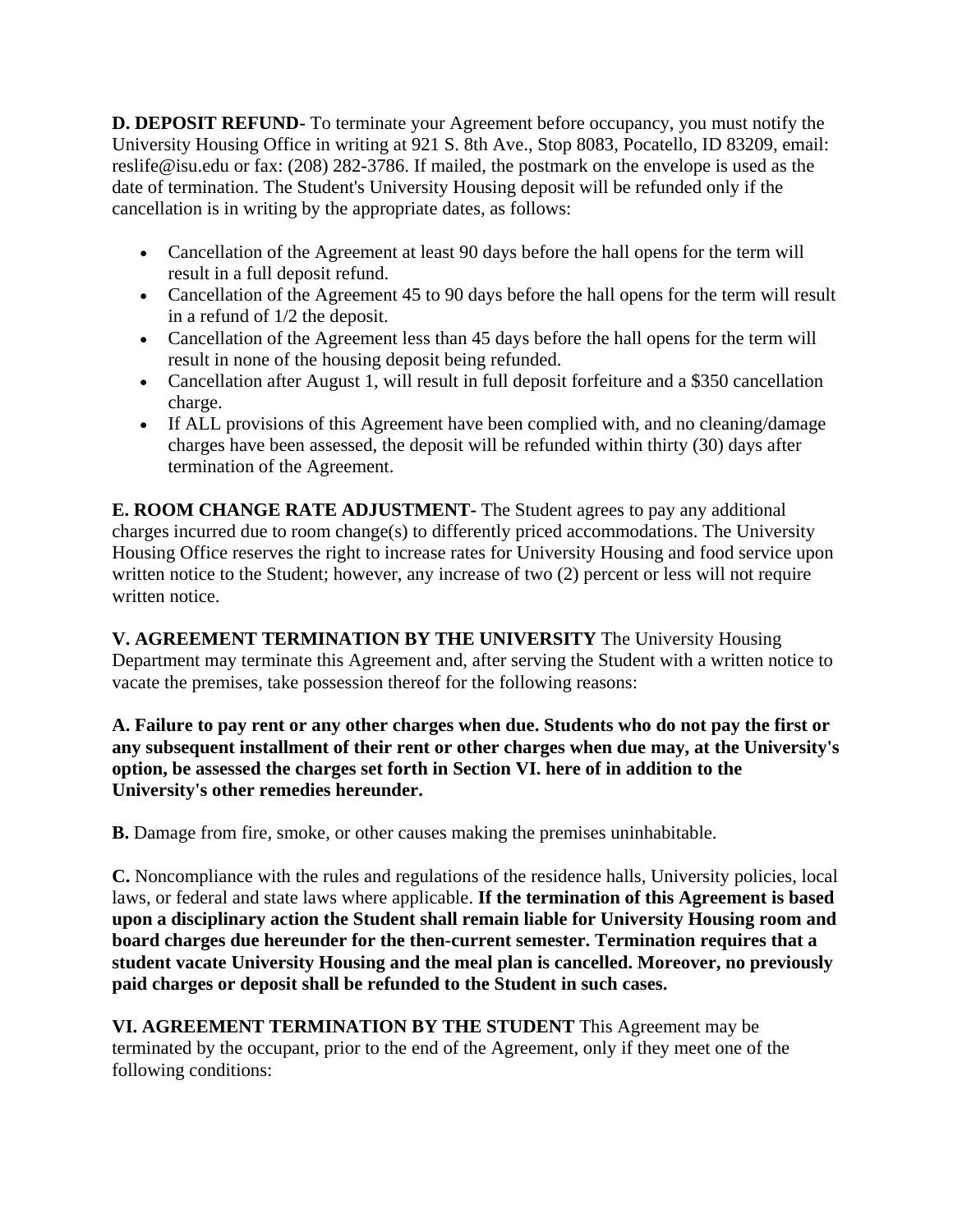- Not returning to the University as a student
- Married during the Agreement year.

**A. OFFICIAL CHECK OUT** The Student is not officially checked out of the residence hall until all of the following occur: (1) proper notification paperwork, (2) all personal property has been removed from the room, (3) the room has been cleaned, and (4) the proper check-out records have been signed and all keys have been turned into a University Housing Department official. **The Student is liable for all University Housing and dining charges, regardless of occupancy, until the day the Student properly checks out with an official of the University Housing Department**.

**B. ROOM CHARGES AND/OR REFUNDS** Room charges will be assessed and student is liable for all charges upon checking into residence hall room and acceptance of room key. Refunds of room charges, upon receipt of appropriately approved withdrawal notice for any reason other than disciplinary action, will be based on the following schedule.

Students who have been assigned to a room and **fail to notify the University Housing Department** prior to the official opening of the residence halls shall be assessed all charge and forfeiture of deposit.

- 1. If the student is enrolled in an orientation program, class, sports activity or any other University sponsored program that requires the student to check into the residence halls before the first day of the semester, additional University Housing charges are assessed for the dates outside of the Agreement.
- 2. If Student is given permission to check in prior to the official opening, and cancels prior to official opening, the Student agrees to pay 25% of the total room and board costs, and forfeiture of deposit.
- 3. If the Student is given permission by the Director of University Housing, or his designee, to terminate this Agreement at the end of the fall semester, the Student agrees to pay 50% of the total spring semester room charges and forfeiture of deposit.

**C. BOARD PLANS, CHARGES, AND/OR REFUNDS-** The student may change their meal plan during the first two weeks of any semester by submitting a meal plan change form to the University Housing Office. Students living in the residence halls are required to purchase a meal plan

- 1. Students that first live in the residence halls and then move into an apartment during a semester must keep their meal plan
- 2. If the Student is given permission by the Director of University Housing, or his designee, to terminate this Agreement at the end of the fall semester, the Student agrees to pay 50% of the total spring semester board charges and forfeiture of deposit.

Misuse or fraudulent use of meal plan and associated identification cards may result in suspension of your meal plan.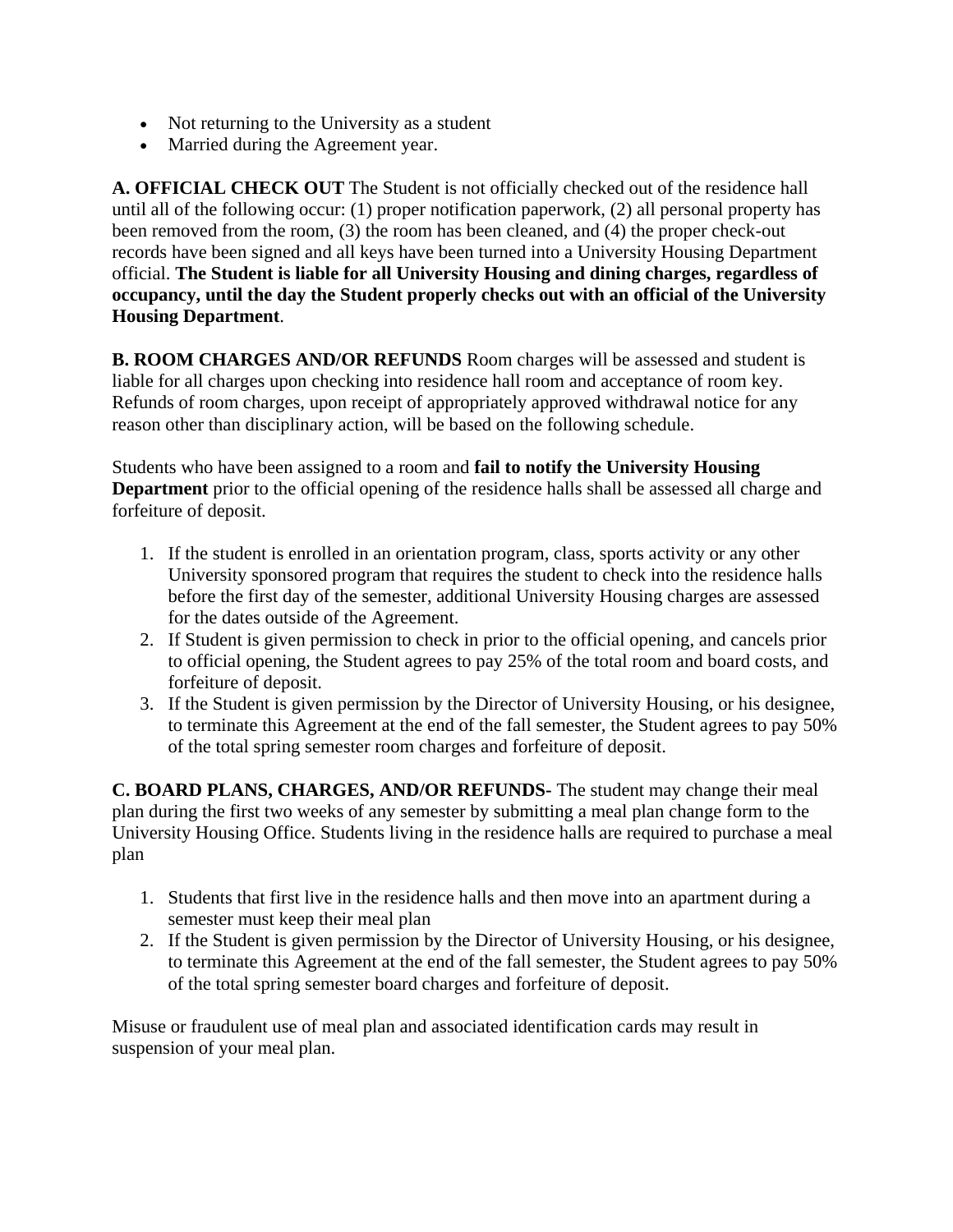**VII. STUDENT RESPONSIBILITIES** The Student agrees to obey the Idaho State University Student Code of Conduct and comply with University Housing's Standards of Residence and the policies outlined in the Idaho State University Catalog, all of which are incorporated in and made a part of this Agreement by reference. It is the **Student's responsibility** to familiarize him or herself with these regulations and standards. **NOTE:** Violation of any of the following regulations and standards may result in fines, sanctions, probation, termination of this Agreement, suspension, or expulsion from the University, or any combination thereof.

**A. DAMAGES-** The Student is financially responsible for the cost of replacement or repair of any breakage or damage to his or her room or furnishings, or any other damage for which the Student is responsible.

**B. INSURANCE-** The University is NOT responsible for loss, damage, or destruction of the Student's personal property. **Purchasing or arranging for personal property insurance coverage is the Student's responsibility**.

**C.** The Student shall NOT violate the following rules. First time violations of these policies may result in **immediate eviction from the residence halls**.

- 1. Use or possession of weapons, firearms, ammunition, explosives, and/or hazardous chemicals.
- 2. Rape and/or sexual assault.
- 3. Theft of property and/or possession of stolen property.
- 4. Use, possession, sale, or distribution of illegal drugs.
- 5. Possession of alcohol
- 6. Tampering with fire safety equipment and/or starting fires (accidental or deliberate), e.g. emergency exit signs, fire extinguishers, smoke detectors, and pull stations.
- 7. Smoking in any University Housing facilities.

**VIII. RESERVATION** The University reserves the right to refuse University Housing to any student who has demonstrated an unwillingness to obey University Housing Department standards and regulations, or who demonstrates behavior which is incompatible with the maintenance of order and propriety in the residence halls.

**IX. INDEMNIFICATION** To the extent authorized by law, the Student shall indemnify, save, and hold harmless the University, its employees and agents, against any and all claims, damages, liability, and court awards including costs, expenses, and attorney fees incurred as a result of any act or omission by the Student pursuant to the terms of this Agreement.

**X. PENALTIES** Any collection cost incurred by the University in closing the Student's account will be assessed to the Student and will become part of the Student's total financial obligation to the University. If the account is not satisfied within ninety (90) days of the last day the Student occupied the residence hall, the account may be sent to a collection agency.

The university is committed to Federal and State laws prohibiting discriminating practices because of age, race, religion, color, national origin, gender, or veteran's status.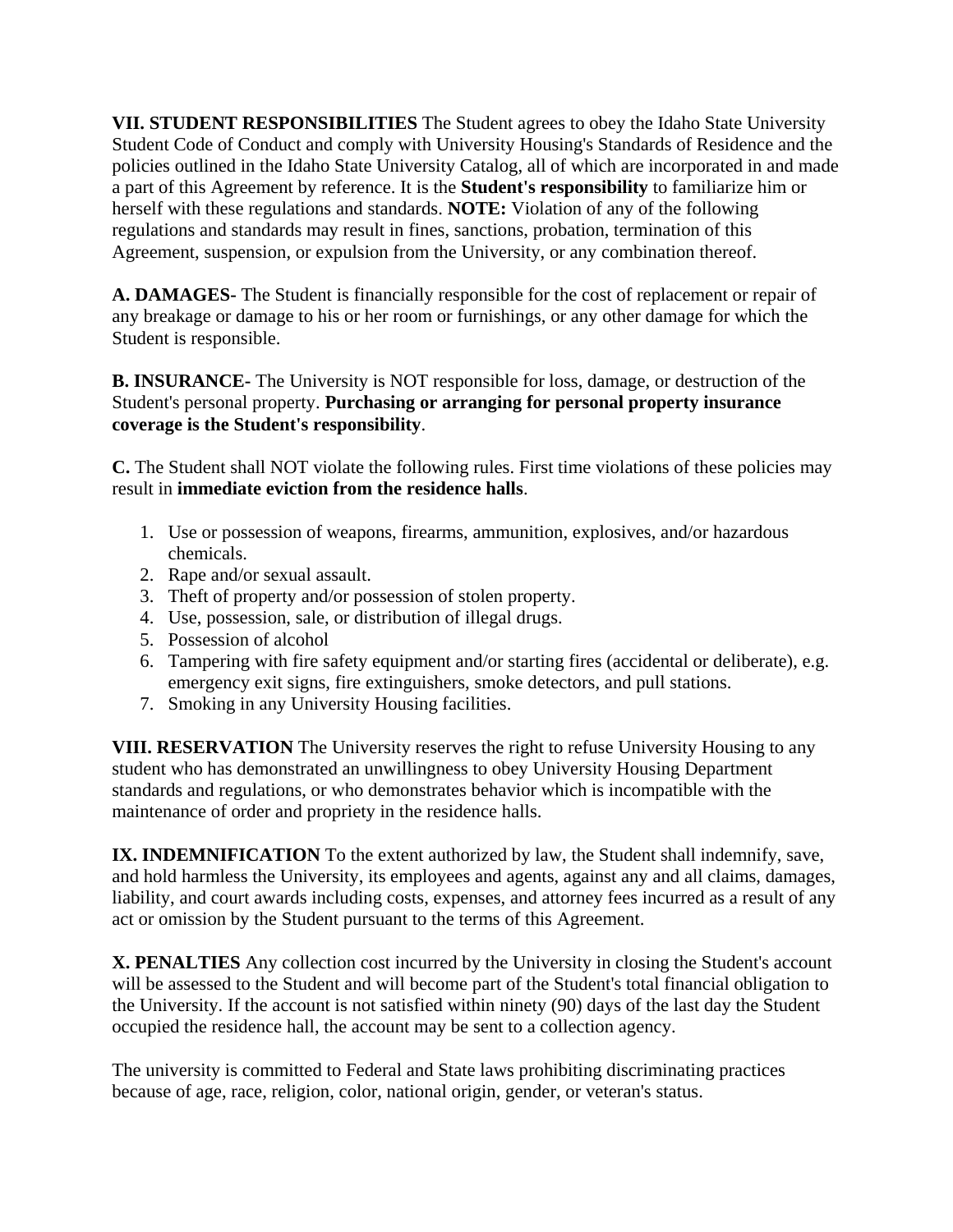#### **Residence Hall Check-In & Out Procedures:**

#### **To Check-In:**

- 1. Complete and send in a [Housing Application/License Agreement form](http://www.isu.edu/housing/application_housing.shtml) with \$150.00 deposit.
- 2. Once a Residence Life Agreement is signed and the deposit is processed the student will be able to check-into their assigned hall and room.
- 3. The student will need to complete and sign the room inventory report along with a Resident Assistant staff member. This inventory records the contents and condition of the room and will be used at checkout to assess damage charges. If there are existing damages of any kind that are not recorded on the inventory form, the student should record those damages on the form so that they will not be charged for pre-existing damage when they checkout.
- 4. Be sure to complete all personal information on all paperwork.
- 5. Upon completion of all check in paperwork, the student will be issued a room key.

After check-in the student is fully responsible to pay for their room and meal plan in full, according to the Residence Life Agreement, regardless of usage. This check-in process is used every time you change rooms or halls.

#### **To Check-Out:**

Students are responsible for the condition and contents of their room (desk, chair, bed), as well as any accidental damage that is assessed by the Resident Assistant that has occurred during their occupancy. Students will be charged for damages at check out that will be recorded on their room inventory report form. University Housing encourages all students to report damage immediately to their Residence Director, or by completing a maintenance request in order to avoid higher damage costs over time.

- 1. A student needs to schedule a check out time with a Resident Assistant.
- 2. A student will need to clean their room prior to that check out time.
- 3. Along with a staff member, the student needs to assess the condition of their room and then sign their room inventory form.
- 4. Fill out a forwarding address card for mail.
- 5. Turn in their mailbox, room key and Housing parking pass.

Failure to check out with a housing staff member may result in loss of deposit and fines.

**Reapplication:** Reapplication is the process in which current residence hall students may select a room or hall of their choice for the following academic year. This process takes place in the spring semester. Be sure to watch for advertisements and mailings. If you have any questions, contact your Residence Director or the University Housing office.

**Reassignment:** ISU Housing reserves the right to reassign a student to a different room or residence hall if deemed necessary.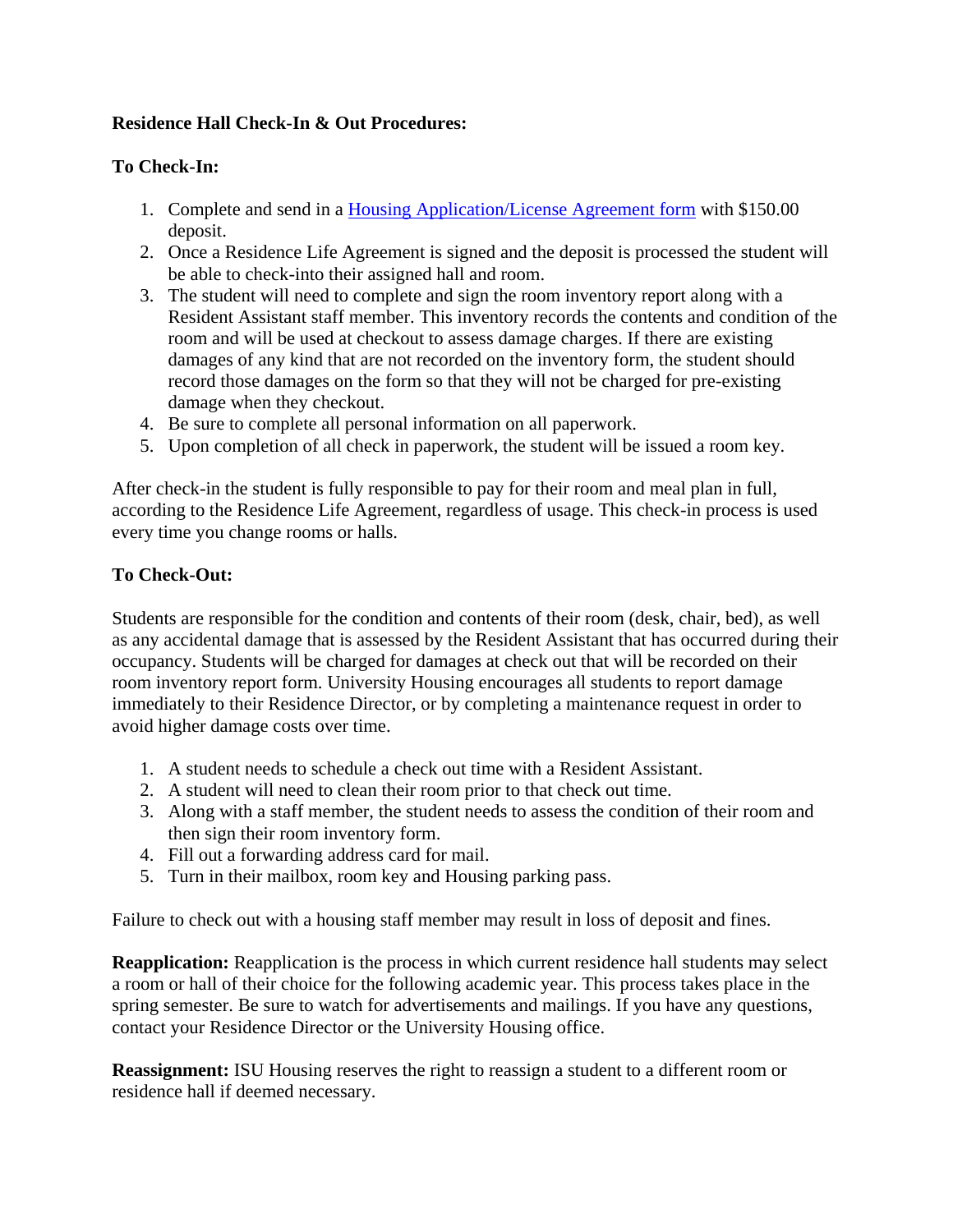**Ridge Crest Commons:** The Ridge Crest Commons is available to Ridge Crest residents on a reservation basis. All other housing residents must reserve the Commons and obtain permission from the RidgeCrest Building Manager to use the facility. Priority will be given to residents of the RidgeCrest apartments. All events must have sufficient University Housing staff supervision.

**Room and Roommate Changes:** Room changes may begin two weeks after the halls open. Your Residence Director must authorize all room and roommate changes in writing. Unauthorized changes may result in disciplinary action, room reversal, and a charge of \$50 for an improper checkout. After the semester break, you may fall into one of the following situations at any time:

- 1. Your roommate moves out or checks out of your room.
	- 1. You may find a new roommate. Inform your Residence Director.
	- 2. You will have a new roommate assigned to you. You must keep all of your property on your side of the room. This includes posters and other decorations. If you do not, it may be moved and charged at your expense.
	- 3. You can apply for a private room at an additional cost.
- 2. You may want to change rooms or roommates. This requires written permission from the Residence Director.

# **S**

**Sales and Solicitations:** In the process of promoting "a greater living environment" and of maintaining the best interests of ISU Housing residents, solicitation of any nature in the ISU residence halls and apartment complexes must follow the guidelines as outlined below.

- 1. Business, Sales, and Non-Commercial
	- 1. Door-to-door solicitation for sales, business, or non-commercial organizations is prohibited in the residence halls and apartment complexes. Agents may visit or conduct business with residents in the privacy of an assigned room or apartment of such facilities upon invitation of the resident.
	- 2. A business, sales, or non-commercial organization, at the discretion of the Director of University Housing, may rent space in a public area in a residence hall or apartment complex.
- 2. Political Campaigning
	- 1. Door-to-door campaigning for ASISU, local, state and national office is allowed in the residence halls and apartment complexes. The hours for door-to-door campaigning are from 10:00 am to 9:00 pm.
	- 2. Residents are allowed to post campaign posters on their doors and windows as long as they are not permanently affixed and do no damage to such facilities. Candidates cannot post campaign materials on a resident's door or window without the resident's permission.
	- 3. Candidates may campaign in the Towers Dining Commons during dining hours. To reserve an information table contact the Towers Dining Commons Manager at X4319.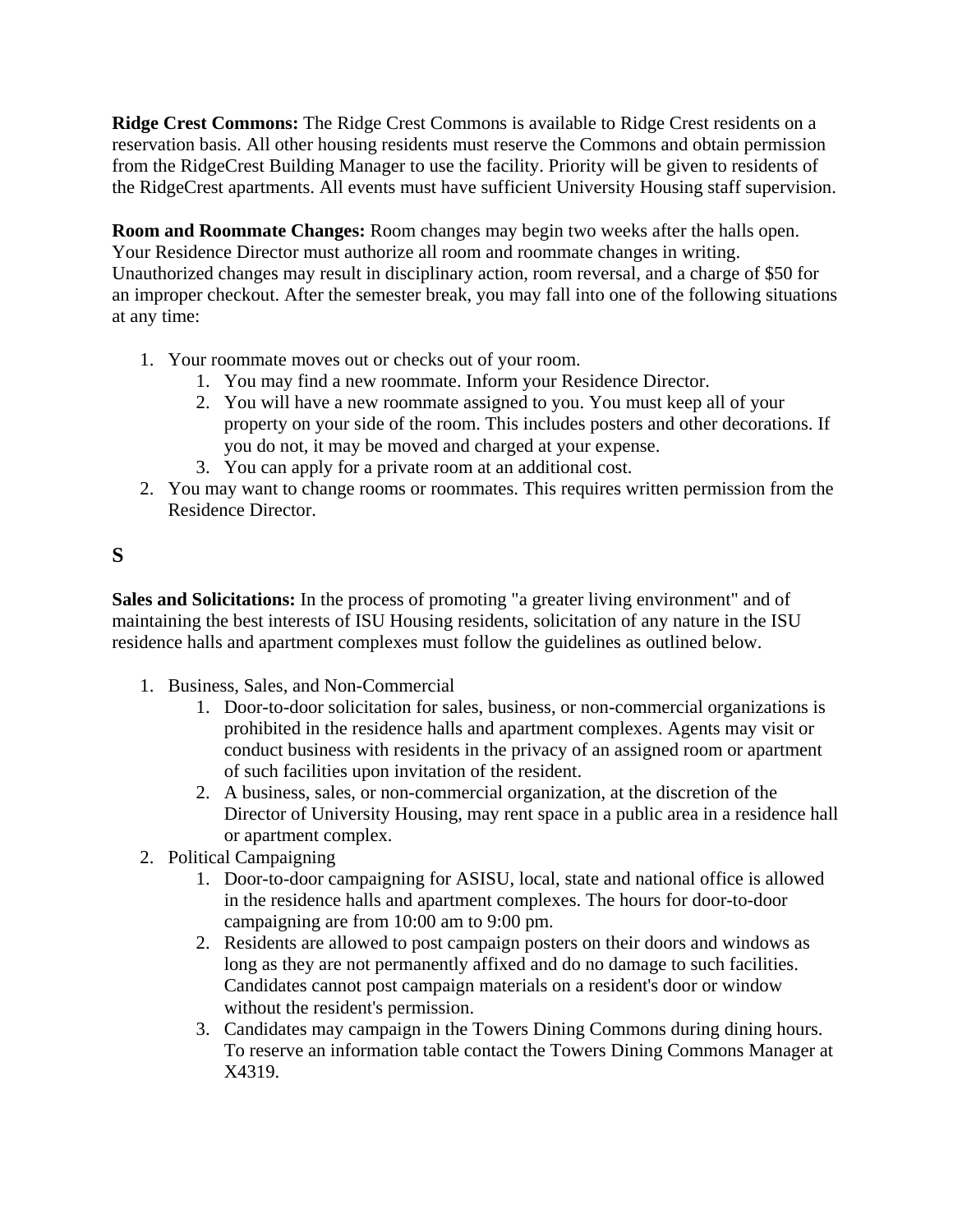- 4. Campaign posters, fliers, or other literature may be posted on designated bulletin boards in residence halls and apartments.
- 5. Public areas may be reserved for informational tables and individual candidate forums through the Director of University Housing. Residence hall floor lounges and TV lounges may not be used for these purposes.
- 6. Harassment of residents, trespassing, or violation of any law, ordinance, or other university regulation is prohibited.
- 3. Student Organization Recruitment
	- 1. Recognized ISU student organizations are allowed to recruit members in the residence halls and apartment complexes with written permission from the Director of University Housing, 48 hours in advance.
	- 2. Student organizations, at the discretion of the Director of University Housing, may reserve space in a public area in the residence halls or apartment complexes.

**Smoking:** Smoking inside any residence hall room or apartment is prohibited. Smoking is prohibited on the ISU campus. If a student smokes in a non-designated smoking area apartment or room, fines may be imposed.

**Snow Removal:** University staff removes snow from the perimeter sidewalks. Residents are responsible for snow removal from the front apartment door to the perimeter sidewalk. Please be sure parked cars do not obstruct the sidewalk, as this hinders complete snow removal efforts.

Because snow removal may cause large amounts of snow to be piled in various areas, lawn furniture, toys, and other items that may be damaged by snow removal, and snow removal equipment should be kept away from any ISU cleared sidewalk. ISU and University Housing are not responsible for damage to personal items left on lawns, pathways, sidewalks or other snow removal areas.

### **V**

**Vacation Housing:** Residents may stay during Fall semester break and spring break at no additional charge. Residence Hall students staying during semester break must pre-register at their residence hall front desk. Services and privileges may be limited during vacations and breaks. This includes front desk and Dining options.

In order to increase safety and security to all individuals staying in the halls and to housing property, outside entrances will be locked 24-hours, so students will need to carry their Bengal ID Cards to access their residence hall. All residents staying for vacations and breaks must be adhered to the following guidelines:

- 1. All policies stated within the Standards of Residence
- 2. Do not prop doors, or leave windows open
- 3. Do not allow entrance to strangers
- 4. Call the housing staff member on duty, or Public Safety if someone is locked out or needs assistance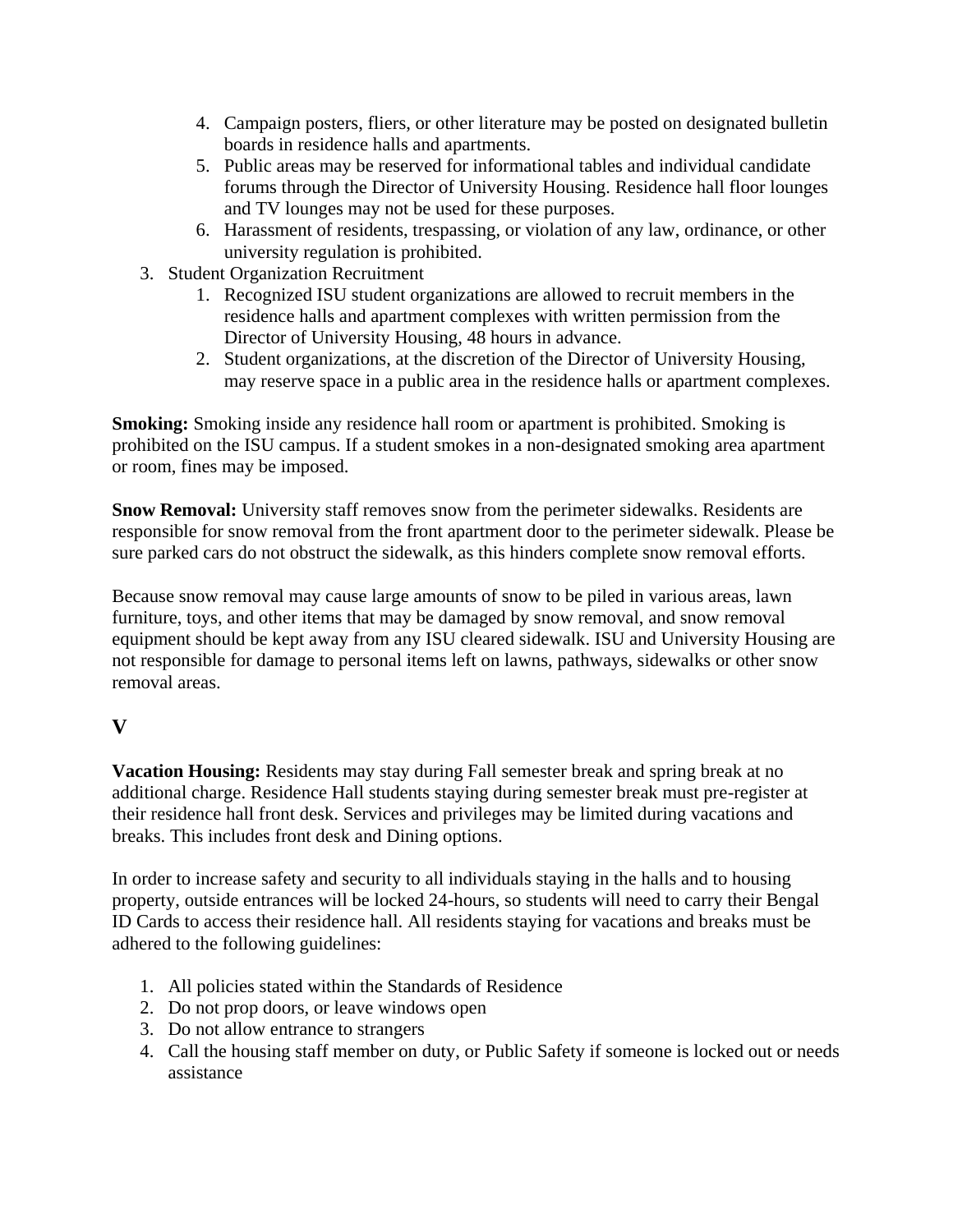**Vandalism:** Destruction or defacing of University Housing property and other personal property is prohibited.

#### **W**

Water Fights: Because of disruption to the community and potential damage to facilities and or injury to participants and by-standers, water fights are prohibited in and around the residential areas. This includes the use of water guns, water balloons, or use of buckets for this purpose, etc.

**Weapons and Explosives:** Firearms and weapons are not allowed in and around any on campus housing units. Contact ISU Public Safety at x2515 and they will secure and store your weapons for you. Possession of any weapon or firearm may result in disciplinary action. Refer to ISU Public Safety policy. The following is a list of banned items including, but not limited to: firearms, shot guns, rifles, martial arts weapons, paint guns, air guns, ammunition, petroleum, hunting knives, fireworks, stove fuels, bows and arrows, gunpowder, solvents, laser lights, and any highly combustible substance.

**Windows, Roofs, Ledges, and Balconies:** : For safety reasons, entering or exiting through windows, ledges or balconies (except in case of fire or other extreme emergencies) is prohibited. No sitting or congregating on balconies, or ledges in the residence halls is allowed. Do not discard items through a window. Window openings may not be altered. Do not hang items outside your windows or display objectionable decorations. For safety reasons, residents are not allowed on ledges, or roofs of any University Housing facility.

**Window Screens:** Removal of window screens is not permitted. Removal or any damages to the screen may result in a fine. If you are locked out of your apartment or residence hall room contact your Building Manager, or Resident Assistant.

**Wireless Service:** Wireless internet is set up in the residence halls, though you will need an ISU computer account in order to access it. For additional technical information, please refer to the [Telecommunications web page](http://www.isu.edu/netel/) for information pertaining to what network card to purchase, type of encryption, channels and what type of equipment is currently being supported on the ISU campus. To gain access to the wireless network, contact the Computer Center Help Desk at 282- 4357. You will need to have an ISU computer account and register your wireless network card MAC address for authentication.

Wireless service in apartments must meet all ISU guidelines regarding wireless service. Students may not use their own wireless service in the Residence Halls or Apartments. Any interference found to exist due to rogue or personal wireless systems will be asked to cease immediately.

**The university reserves the right to make and enforce future rules and regulations as deemed appropriate or necessary for the safety, care and cleanliness of the premises, and for securing the comfort and convenience of all residents. Future policy changes may be announced by letter, or updates to the Standards of Residence handbook posted on the housing web page.**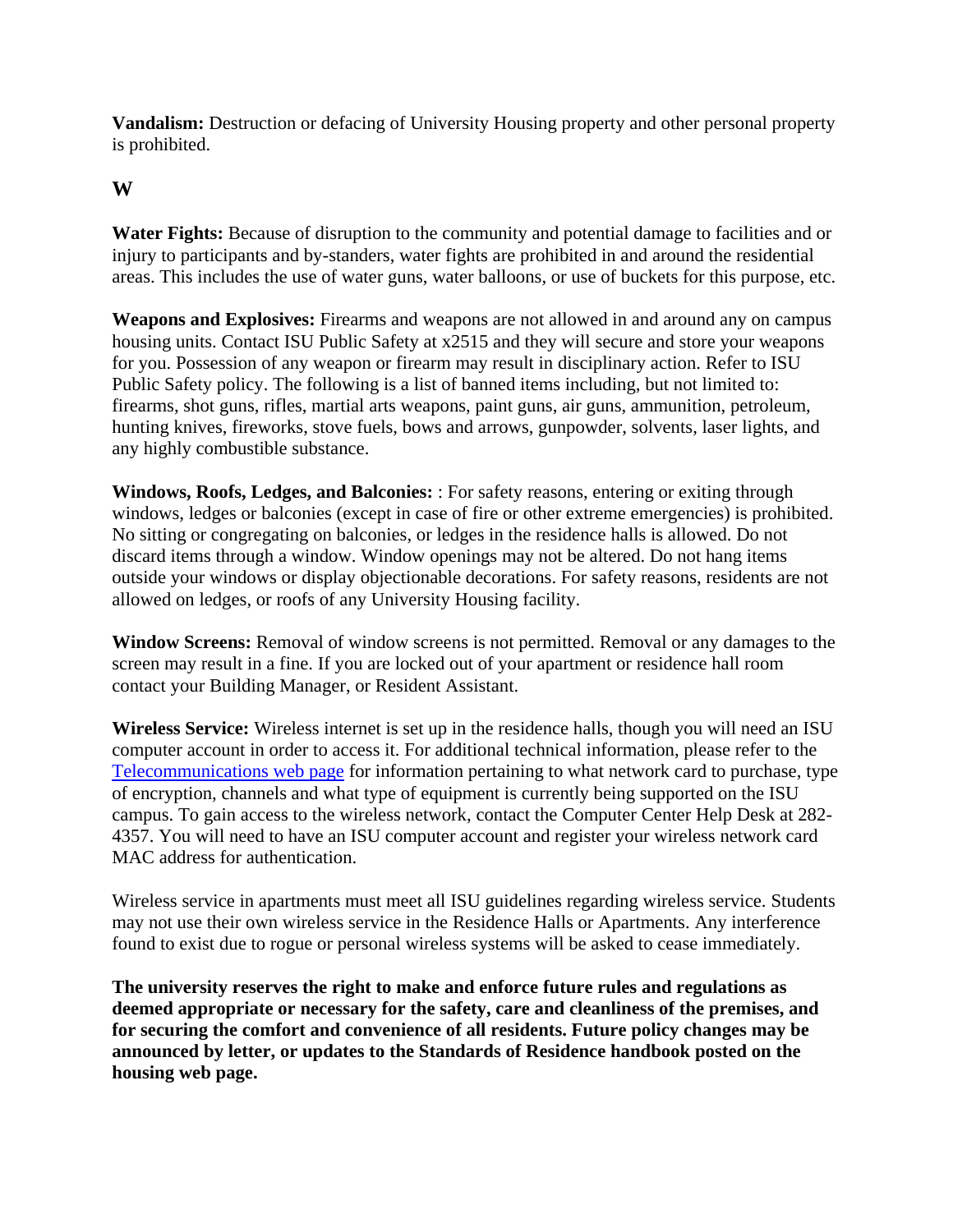(Revised 06/06/07)

### **Service, Therapy, and Companion Animals**

The University enforces a no-pets policy in its residence halls and University-owned apartments, subject to any exception required under applicable law to accept any service animal. At its sole discretion on a case-by-case basis such as for therapy or companion purposes, the University also may permit any animal for which state or federal civil rights law does not create an exception.

Under its student conduct code and any applicable law, the University reserves a right to enforce any relevant rule that governs use of any service, therapy, or companion animal. The University retains discretion to deny any retroactive request for any service, therapy, or companion animal.

The ADA Center has primary authority at the University to determine whether any student or household member has a privilege to house any service, therapy, or companion animal. If the ADA Center has granted approval with respect to the animal, then the student or household member must ensure that any appropriate paperwork is completed with each of the ADA and the University Housing Office. That individual also must notify both the Housing office and the ADA Center substantially before any date that the service, therapy or companion animal first arrives to any ISU Housing facility.

That above student or household member retains a duty either to comply with each local, state, or federal requirement for any service animal, or to comply with this policy with respect to any therapy or companion animal.

Each individual with any disability who uses any service, therapy, or companion animal at the University remains responsible at all times for that animal. The above student or household member must ensure that any use of the animal does not constitute a direct threat to any other person's health or safety. That individual must cause the animal to be marked with identification that informs the general public that the animal is a service, therapy, or companion animal.

Other matters for which the above student or household member is legally responsible include, without limitation:

- having the animal's health verified as acceptable by a qualified veterinarian or service animal school;
- cleaning up after the animal, including sanitarily disposing of any animal waste;
- restoring any University-related property damage that the animal causes;
- controlling the animal's behavior in any private or public place related to the University; and
- maintaining due care and diligence in the animal's on-campus use.

#### **Service Animals**

The ADA Center reserves a right to require any student or household member to produce documentation that any service animal that this individual houses in any Residence Hall or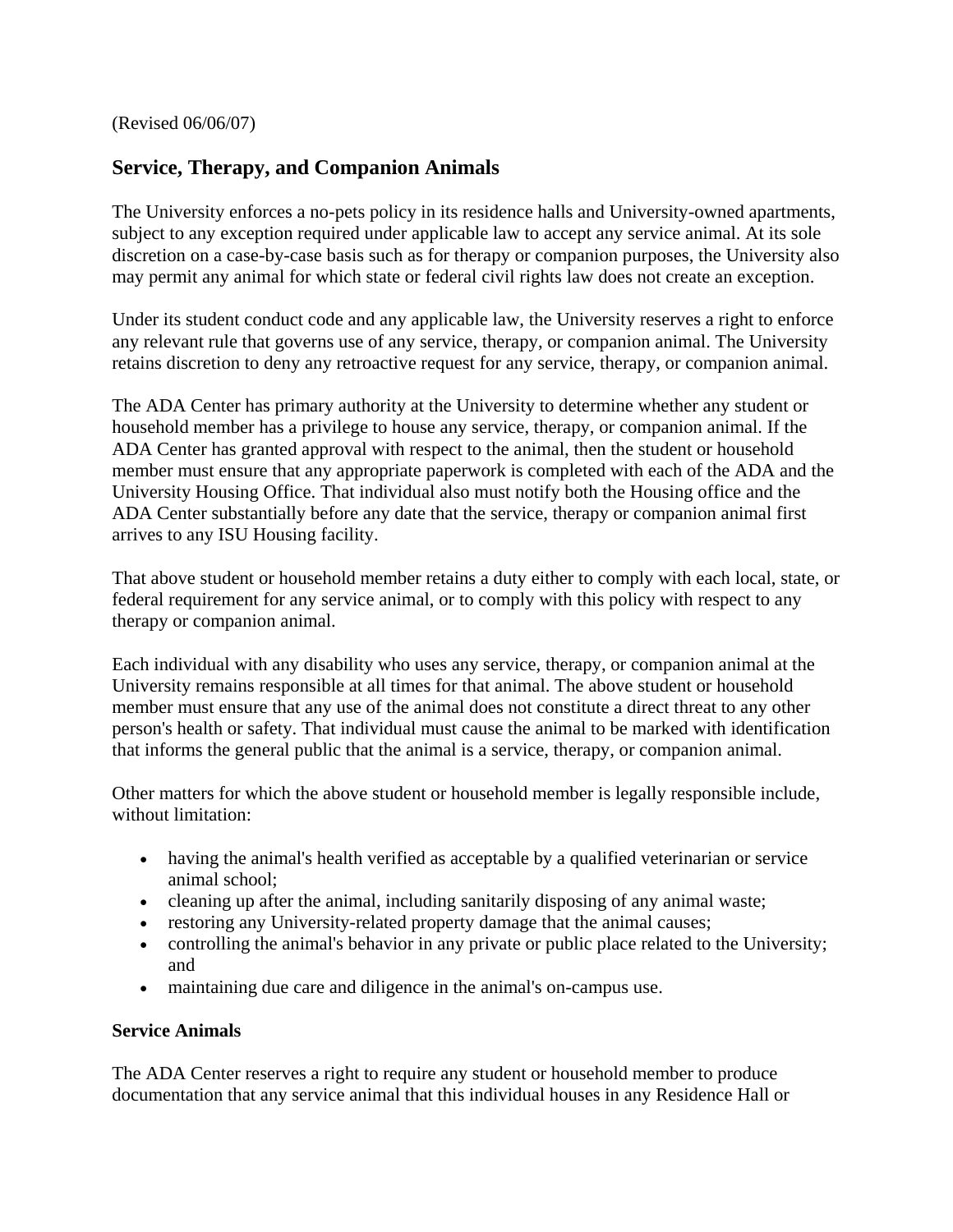University Apartment fulfills any federal or local law's service animal exception criteria. The University considers these exception criteria to mean that the animal must be trained specifically to perform a service tailored to compensate for the individual's disability.

Examples of applicable service animals include, without limitation: a dog guide for a blind/vision-impaired person, a hearing dog for a deaf/hearing-impaired person, or a service animal for a person having a seizure disorder or any other physical disability. Under applicable law, a service animal or service dog is exempt from any no-pet restriction.

#### **Therapy and Companion Animals**

Helpful Definitions

- A "companion animal" is an animal that the ADA Center determines to be necessary for a person with a disability to participate in University programs.
- A "DSM" diagnosis is a clinical assessment based on any then-current Diagnostic and Statistical Manual of Mental Disorders.
- A "therapy animal" is an animal owned by a therapist who uses the animal as a therapy component for a person with a disability.
- A "licensed practitioner" is any person who the State Idaho or other generally-recognized authority then-currently has certified to make a DSM diagnosis.
- The ADA Center determines a companion animal "necessary" upon confirming that a person with a disability may experience discrimination based solely on disability if the animal does not live with the student in a Residence Hall or University Apartment.

State and federal laws do not provide any public accommodation exception to any "no pets" policy with respect to therapy and companion animals. The ADA Center requires the above individual to provide written clinical support including - without limitation - a DSM diagnosis from a licensed practitioner before determining whether to permit any on-campus use of any therapy or companion animal.

The University further assesses any request for any therapy or companion animal in University housing with respect to its reasonable accommodation standards, as currently outlined in the ADA Center's web page.

The ADA Center welcomes any student or the student's diagnostician/therapist to provide additional information that explains whether a therapy or companion animal is necessary to avoid discrimination. However, the ADA Center reserves a right to deny any applicable request that is not supported by the above clinically supported evidence that the animal is necessary.

If the ADA Center determines that a requested animal is not a necessary companion animal, then the University will enforce its "No Pets" policy relative to that animal.

# **ISU HOUSING PAYMENT POLICY**